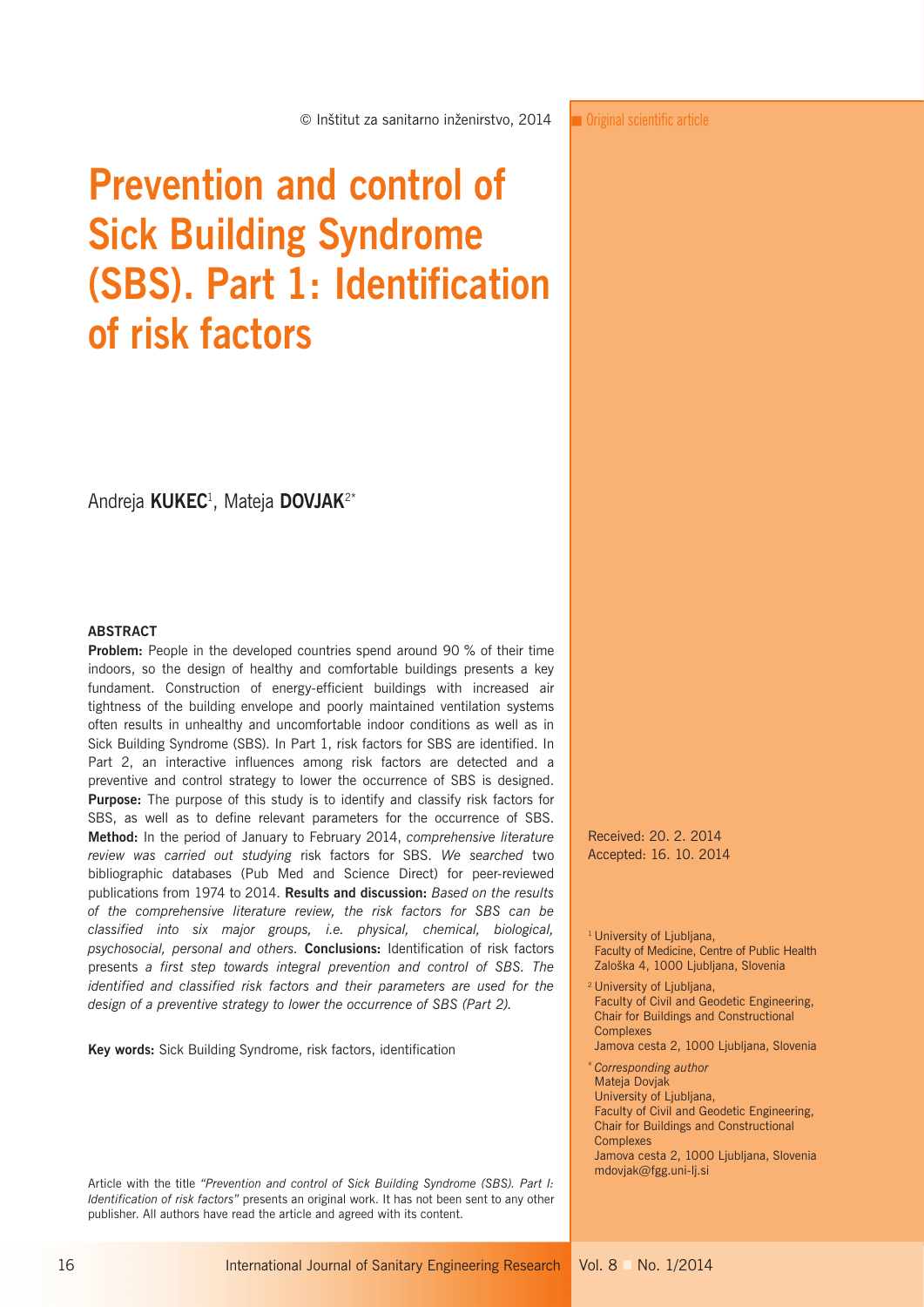#### **INTRODUCTION**

People in the developed countries spend around 90 % of their time indoors and around 20 % in working environments [1, 2]. During that time we are exposed to numerous health hazards that can be classified into biological, chemical, physical, biomechanical and psychosocial [3, 4]. Exposure to these hazards could affect human health. The extent of the effects is dependent on their exposure dose, exposure time and individual characteristics [3, 4]. On the other side, design of healthy and comfortable built environment is fundamental for the prevention and control of health hazards [5, 6].

Current design of energy-efficient buildings is mainly focused on the solving of energy problems. Solutions are defined in the direction of improved thermal insulation, increased air tightness of the building envelope as well as in the installation of energy-efficient ventilation systems [7]. Such partial solutions often results in unhealthy and uncomfortable conditions and may be related to the occurrence of a Sick Building Syndrome (SBS). US Environmental Protection Agency [8] describes SBS as situations in which building occupants experience acute health and comfort effects that appear to be linked to time spent in a building, but no specific illness or cause can be identified. The complaints may be localized in a particular room or zone, or may be widespread throughout the building. The characteristic symptoms of SBS that may occur singly or in combination with each other are headache, eye, nose, or throat irritation, dry cough, dry or itchy skin, dizziness and nausea, difficulty in concentrating, fatigue and sensitivity to odours [9-11]. In contrast, the term Building Related Illness (BRI) is used when symptoms of diagnosable illness are identified and can be attributed directly to airborne building contaminants [8].

The World Health Organization [12] estimated that up to 30 % of new and renovated buildings worldwide may be related to SBS. Comprehensive study [13] performed in the UK on 4373 office workers in 42 public buildings revealed that 29 % of those studied experienced five or more of the characteristic SBS symptoms. An investigation carried out by Woods et al. [14] on 600 office workers in the USA concluded that 20 % of the employees experience SBS symptoms and most of them were convinced that this reduces their working efficiency. Additionally, a study on 1390 workers in 5 public buildings in Quebec, Canada [15] showed that 50 % of workers experienced SBS symptoms. SBS may also occur in other environments such as schools, kindergartens and residential buildings [16-20]. In studies on residential buildings [18-20] from 12 % to 30.8 % of occupants were identified as having SBS.

Identification of risk factors, main parameters and their interactions are important for integral prevention and control of SBS. The purpose of this study is to identify risk factors for SBS and their main parameters. Identification of risk factors presents a first step towards integral prevention and control of SBS. The identified and classified risk factors will be used for the detection of interactive influences among risk factors and their parameters as well as for the design of a preventive and conThe characteristic symptoms of SBS that may occur singly or in combination with each other are headache, eye, nose, or throat irritation, dry cough, dry or itchy skin, dizziness and nausea, difficulty in concentrating, fatigue and sensitivity to odours.

The purpose of this study is to identify risk factors for SBS and their main parameters. Identification of risk factors presents a first step towards integral prevention and control of SBS.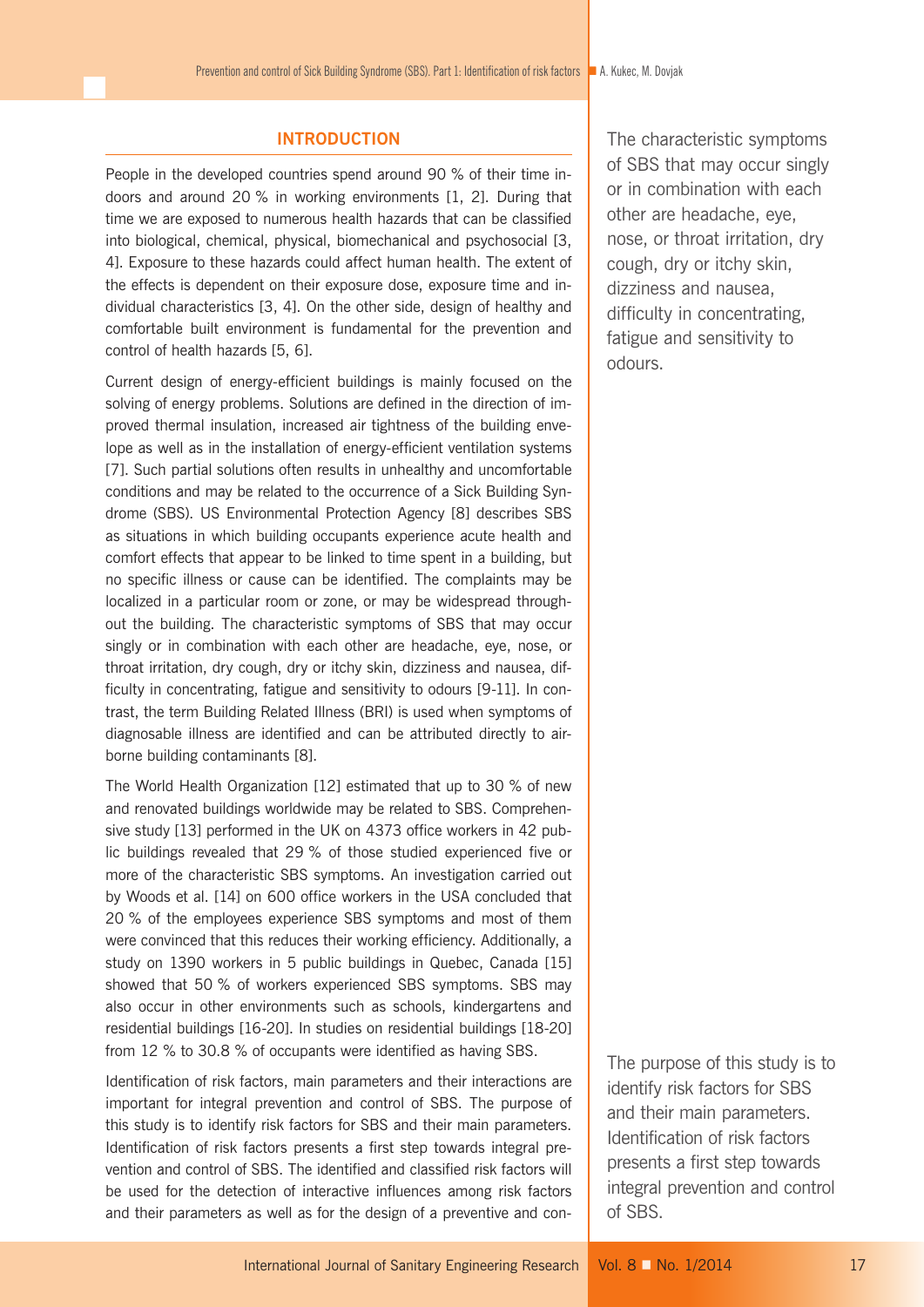trol strategy to lower the occurrence of SBS. The interactions among risk factors and their parameters, and the designed strategy are presented in Part 2*.*

# **METHODS**

Comprehensive literature review was carried out studying risk factors for SBS. In the period of January to February 2014 we searched two bibliographic databases (Pub Med and Science Direct) for peer-reviewed publications from 1974 to 2014. The key-words were written in English: "sick building syndrome", together with "air temperature", "surface temperature", "relative humidity", "air velocity", "heating", "cooling", "ventilation", air-conditioning", "noise", "vibrations", "daylight", "indoor air quality", "air pollutants", "volatile organic compounds", "construction products", "household products", "phthalates", "formaldehyde", "tobacco smoke", "odours", "bacteria", "mould", "dust", "gender", "age", "stress", "social status". Titles, abstracts or both, of all articles, were reviewed to assess their relevance.

We reviewed reports, guidelines, legislative and other documents of the World Health Organization (WHO), Centers for Disease Control and Prevention (CDC), Environmental Protection Agency (EPA), Health Protection Agency (HPA), Occupational Safety and Health Administration (OSHA), International Labour Organization (ILO), National Institute for Occupational Safety and Health (NIOSH), American Institute of Architects (AIA), Canadian Centre for Occupational Health and Safety (CCOHS), International Agency for Research on Cancer (IARC), National Institute of Public Health of the Republic of Slovenia (NIPH), European Commission (EC), Eurostat, Official Journal of RS, EUR-Lex, Ministry of Health of the Republic of Slovenia (MZ GOV SI); ISO standards; manuals and handbooks of the American Society for Heating, Refrigerating, and Air–Conditioning Engineers (ASHRAE).

On the basis of the literature review, the risk factors were identified, classified and their main parameters were defined. In the presented study, 96 various sources of literature were analysed according to researched risk factors (Table 1). Literature review included all sources of literature addressing the scientific question of association between specific risk factor and its impact on SBS. The detection of interactive influences among risk factors and the design of preventive and control strategy to lower the occurrence of SBS are presented in Part 2.

#### **Table 1:**

Number of recorded literature sources according to research fields/risk factors from 1974 to 2014.

| <b>Research fields/risk factors</b>                    | Number of recorded reference sources |  |
|--------------------------------------------------------|--------------------------------------|--|
| Physical risk factors for SBS                          | 25                                   |  |
| Chemical risk factors for SBS                          | 47                                   |  |
| Biological risk factors for SBS                        |                                      |  |
| Psychosocial, personal and others risk factors for SBS | 15                                   |  |

**Abbreviations:** SBS – Sick Building Syndrome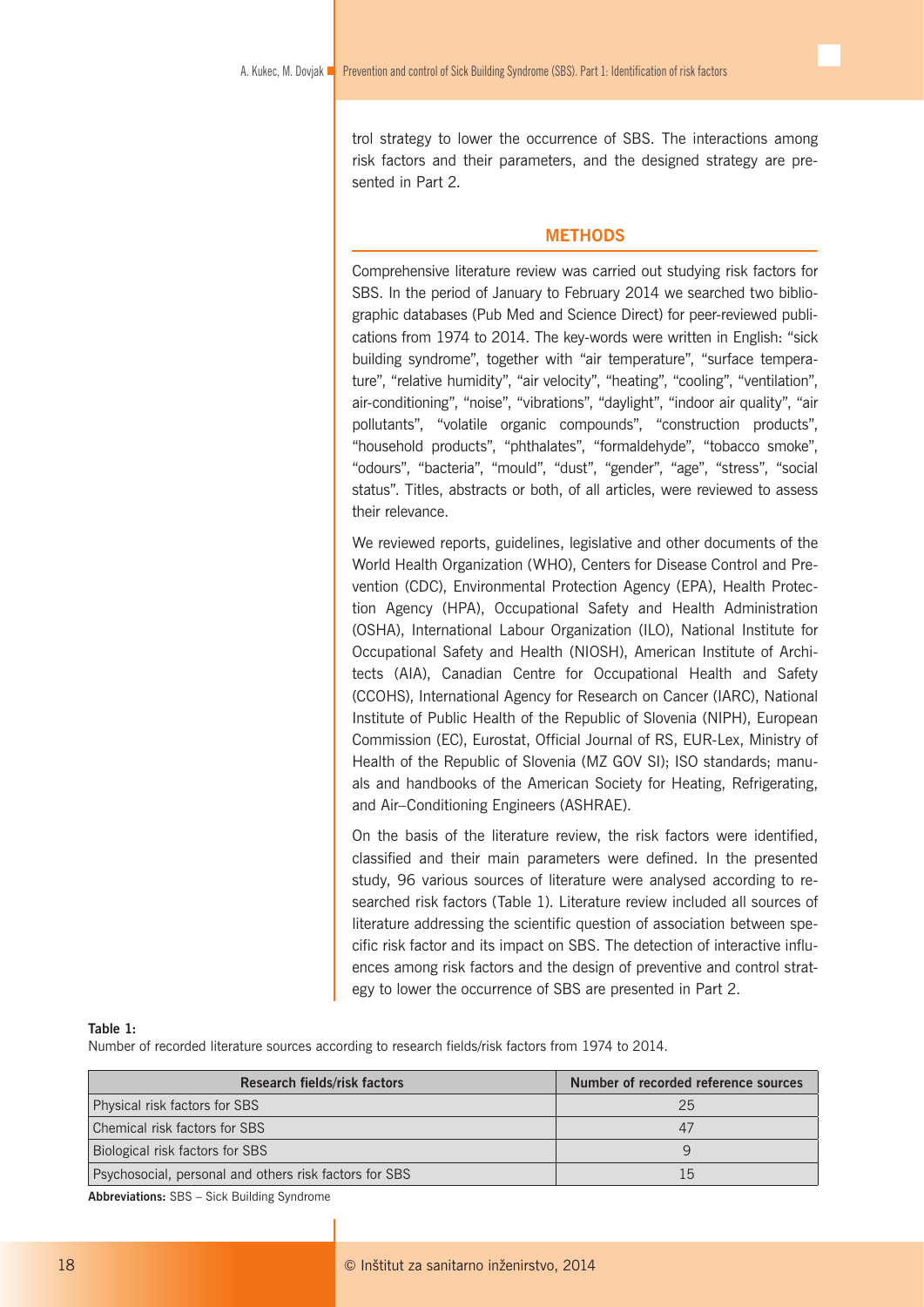# **RESULTS**

Classified risk factors and their key parameters are presented in Figure 1. The main findings of literature review are presented hereinafter.

#### **Figure 1:**

Classified risk factors for SBS with their main parameters.

**Source:** Own source summarised from [1-129]

| <b>Risk factors of SBS</b>                                                                                                                                                                                                                        |                                                                                                                                                                                                                                              |                                                                                             |                                                                                                                                                   |                                                                  |                                                                                                                                                                                                                                  |  |
|---------------------------------------------------------------------------------------------------------------------------------------------------------------------------------------------------------------------------------------------------|----------------------------------------------------------------------------------------------------------------------------------------------------------------------------------------------------------------------------------------------|---------------------------------------------------------------------------------------------|---------------------------------------------------------------------------------------------------------------------------------------------------|------------------------------------------------------------------|----------------------------------------------------------------------------------------------------------------------------------------------------------------------------------------------------------------------------------|--|
| Physical                                                                                                                                                                                                                                          | <b>Chemical</b>                                                                                                                                                                                                                              | <b>Biological</b>                                                                           | Psychosocial                                                                                                                                      | <b>Personal</b>                                                  | <b>Others</b>                                                                                                                                                                                                                    |  |
| Environmental<br>٠<br>parameters of<br>thermal comfort<br>• Parameters<br>related to<br>building<br>ventilation<br>· Noise.<br>vibrations<br>• Daylight<br>Electromagnetic<br>٠<br>fields<br>$\cdot$ Ions<br>Ergonomy<br>٠<br>Universal<br>design | • Constructional<br>and household<br>products<br>· Formaldehyde<br>· Phthalates<br>· Man-made<br>mineral fibres<br>· Volatile<br>organic<br>compounds<br>• Odours<br>· Environmental<br>tobacco smoke<br>Other indoor<br>٠<br>air pollutants | · Moulds<br>Bacteria<br>٠<br>· Microbes<br>volatile<br>organic<br>compounds<br>• House dust | • Occupational<br>stress<br>Social status<br>٠<br>· Lonliness.<br>helplesness<br>$\bullet$ Work<br>organisation.<br>communication.<br>supervision | • Gender<br>Individual<br>٠<br>characteristics.<br>health status | · Location.<br>geopatogenic<br>zones building<br>characteristics<br>· Building<br>characteristics<br>Owership<br>٠<br>• Presence of<br>insects, rodents.<br>use of<br>desinsection.<br>deratization.<br>desinfection<br>products |  |

## **Physical risk factors for SBS**

The most relevant parameters in the group of physical risk factors are environmental parameters of thermal comfort, parameters of building ventilation, noise, vibrations, daylight, electromagnetic fields, ions as well as ergonomic issues and universal design.

## Environmental parameters of thermal comfort

Indoor air temperature  $(T_a)$  and relative humidity  $(RH_a)$  present two of the environmental parameters of thermal comfort. Studies show that general dissatisfaction with the  $T_{ai}$  and  $RH_{in}$  may be related with the increase of SBS symptoms [21, 22]. Jaakkola et al. [23] carried out a study in a modern eight floor office building in Finland (N=2150 workers) and found out a linear correlation between the amount of SBS symptoms, sensation of dryness, and a rise in  $T_{ai}$  above 22 °C. SBS symptoms increased both when the  $T_a$  was considered to be too cold and too warm.

Nordström et al. [24] performed a study in new and well ventilated geriatric hospital units in southern Sweden (N=104 employees). It was stated that in Scandinavia, the indoor relative humidity (RH<sub>in</sub>) in well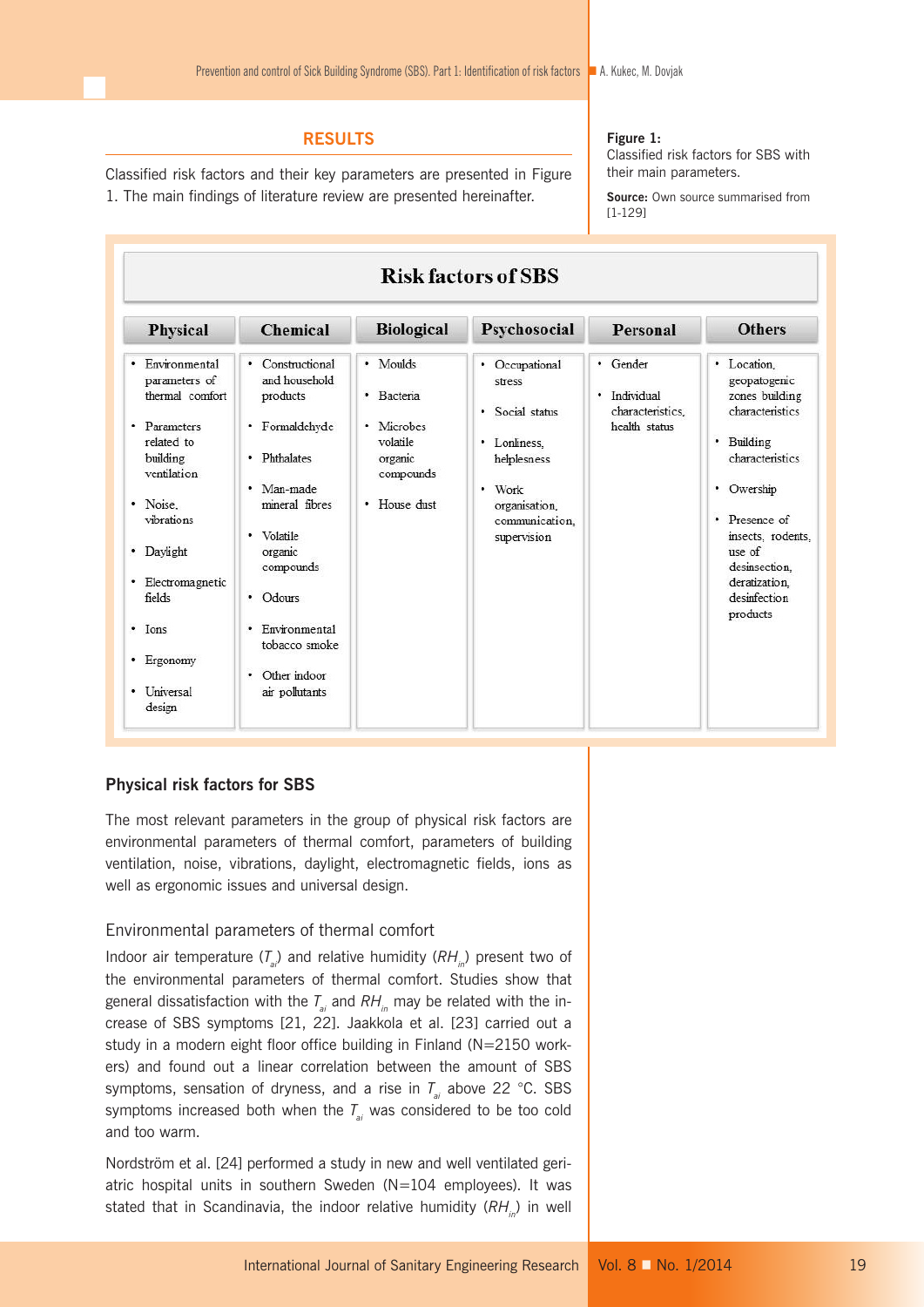The experiment showed that very low RH<sub>in</sub> (less than 20 %) can cause, in some individuals, drying of the mucous membranes and of the skin.

ventilated buildings was usually in the range 10-35 % in winter that results in increased number of dissatisfied persons. It was concluded that air humidification during the heating season in colder climates can decrease symptoms of SBS and perception of dry air among employees. Andersen et al. [25] performed an experiment in a climate chamber, where eight young healthy men were exposed to clean dry air with  $T_a$ 23 °C. The experiment showed that very low RH<sub>in</sub> (less than 20 %) can cause, in some individuals, drying of the mucous membranes and of the skin [25].

High *RH<sub>in</sub>* usually appears in the buildings that are located in a hot-humid climate. However, higher RH<sub>in</sub> (more that 80 %) may also occur in other buildings, especially due to incorrectly designed building envelopes, systems and installations, processes of increased steam production, water damage and flooding. These conditions may lead to dampness, stuffy odour, visible mould and adverse health effects. Dampness may be a strong predictor of SBS symptoms. Li et al. [26] evaluated the association between measures of dampness in 56 day care centres in the Taipei area and symptoms of respiratory illness in 612 employees. Dampness was found in 75.3 % of the centres, visible mould in 25.8 %, stuffy odour in 50.0 %, water damage in 49.3 %, and flooding in 57.2 %. Furthermore, prevalence of SBS symptoms in the day care workers was statistically significant among those who worked in centres that had mould or dampness.

Beside air temperature and humidity, surface temperatures also have to be considered due to their large influence on perceived temperature. Additionally, lower surface temperatures may result in local discomfort, radiative asymmetry and water condensation. Studies [27] showed that low surface temperatures often result in thermally uncomfortable conditions and higher prevalence of SBS symptoms.

## Parameters related to building ventilation

The main causes for SBS symptoms related to building ventilation and defined by studies were inadequate functioning, obsolete and unmaintained HVAC system, decreased number of air changes and decreased volume of clean air [9]. Literature review of 41 studies [28] showed that ventilation rates below 10 L/s per person in office buildings were associated with statistically significant worsening in one or more health or perceived air quality outcomes. Some studies determined that increases in ventilation rates up to approximately 20 L/s per person, were associated with further significant decreases in the prevalence of SBS symptoms or with further significant improvements in perceived air quality. The reviewed studies reported relative risks of 1.5-2 for respiratory illnesses and 1.1-6 for SBS symptoms for low compared to high ventilation rates.

Numerous researchers examined the prevalence of SBS symptoms in naturally ventilated buildings and air-conditioned buildings. Literature review on office buildings [29] indicated that occupants of naturally ventilated offices had fewer SBS symptoms than occupants of air-condi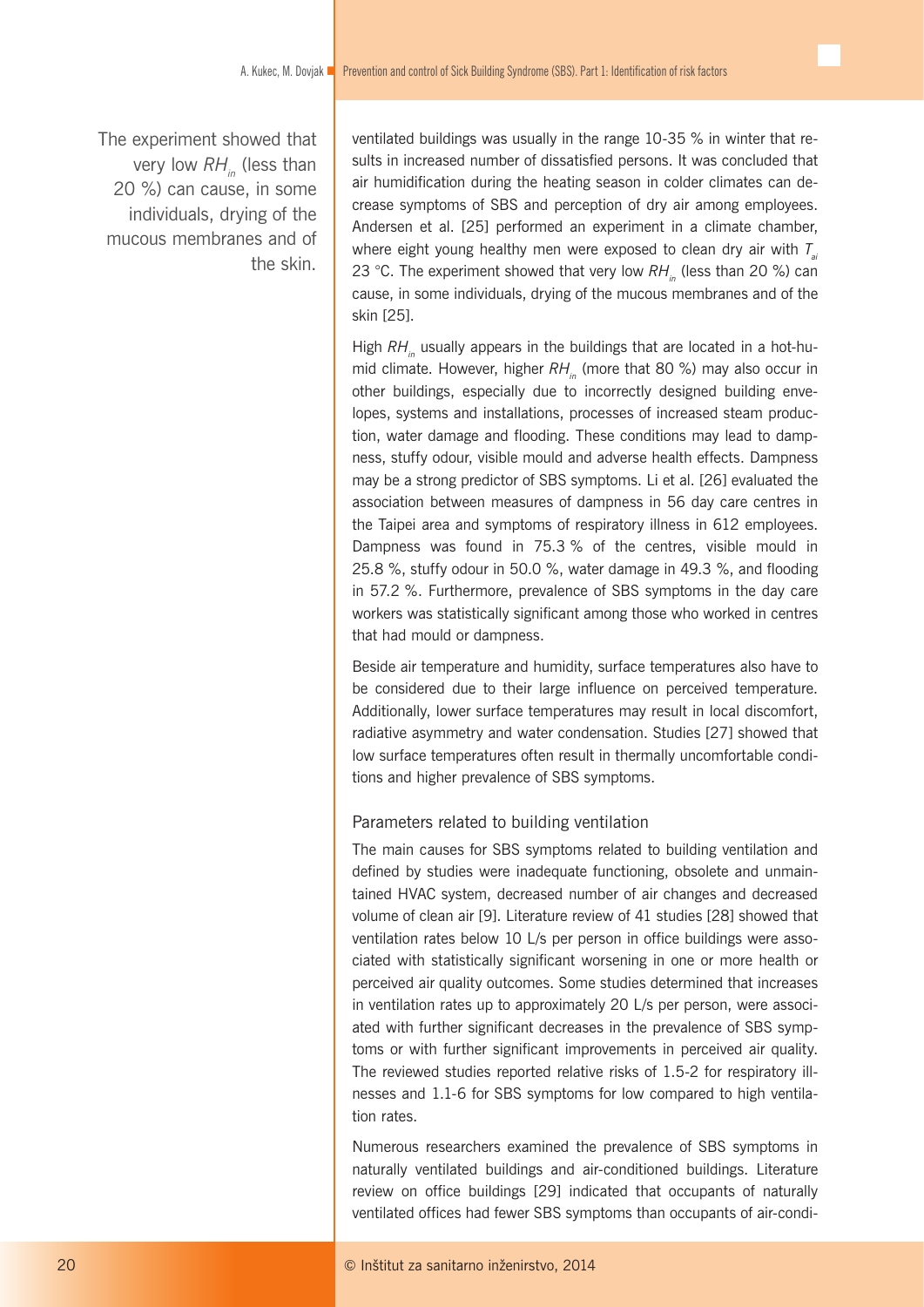tioned offices. Similar study was performed by Costa and Brickus [30] in a central-air-conditioned dropping centre and in natural-ventilation commercial shops in Rio de Janeiro, Brazil. Air-conditioned building [30] were associated with increased SBS symptoms.

# Noise and vibrations

Excessive noise seriously harms human health and interferes with people's daily activities [31]. It can disturb sleep, cause cardiovascular and psychophysiological effects, reduce performance and provoke annoyance responses and changes in social behaviour [31]. From engineering point of view, noise control in buildings includes protection against outside noise, direct sound transmission through structures, equipment noise and reverberation sound.

Wonga [32] studied the prevalence of SBS among apartment residents of 748 households in Hong Kong. The major indoor environmental quality problem perceived by residents was the noise. Beside excessive noise, low frequency noise (20-100 Hz) which is found in buildings with industrial machines or ventilation machinery, may also cause health problems. Certain body organs (specifically the eyes), have characteristics resonance frequencies in the range 1-20 Hz [9]. Hodgson et al. [33] observed that irritability and dizziness experienced by a group of secretaries working in new offices correlated significantly with the vibrations measured on their desks. The vibrations were caused by an adjacent pump-room.

# Daylight

Daylight (DL) has an important benefit on well-being, including visual, psychological and non-visual effects. Non-visual effects of DL are related to the regulation of circadian rhythms (i.e. hormone secretion, body temperature, heart frequency and arterial pressure), non-circadian effects (i.e. mood, alertness, concentration) and synthesis of vitamin D [34-36]. Abdel-Hamid et al. [37] carried out a cross-sectional study at the Faculty of Medicine, Ain Shams University, Cairo, Egypt. Results of self-administered questionnaire on 826 workers showed that fatigue and headache were the most prevalent symptoms related to SBS (76.9 and 74.7 %). Poor lighting, lack of sunlight and absence of air currents were associated statistically with SBS symptoms, besides other parameters (poor ventilation, high noise, temperature, humidity, environmental tobacco smoke, use of photocopiers and inadequate office cleaning).

#### Electromagnetic fields

In the area of adverse health effects of exposure to electromagnetic (EM) fields many articles have been published over the years. Based on a recent in-depth review of the scientific literature, WHO [38] concluded that current evidence did not confirm the existence of any health consequences from exposure to low level EM fields. Exposures to higher levels that might be harmful are restricted by national and international guidelines. However, a number of epidemiological studies [38]

The main causes for SBS symptoms related to building ventilation and defined by studies were inadequate functioning, obsolete and unmaintained HVAC system.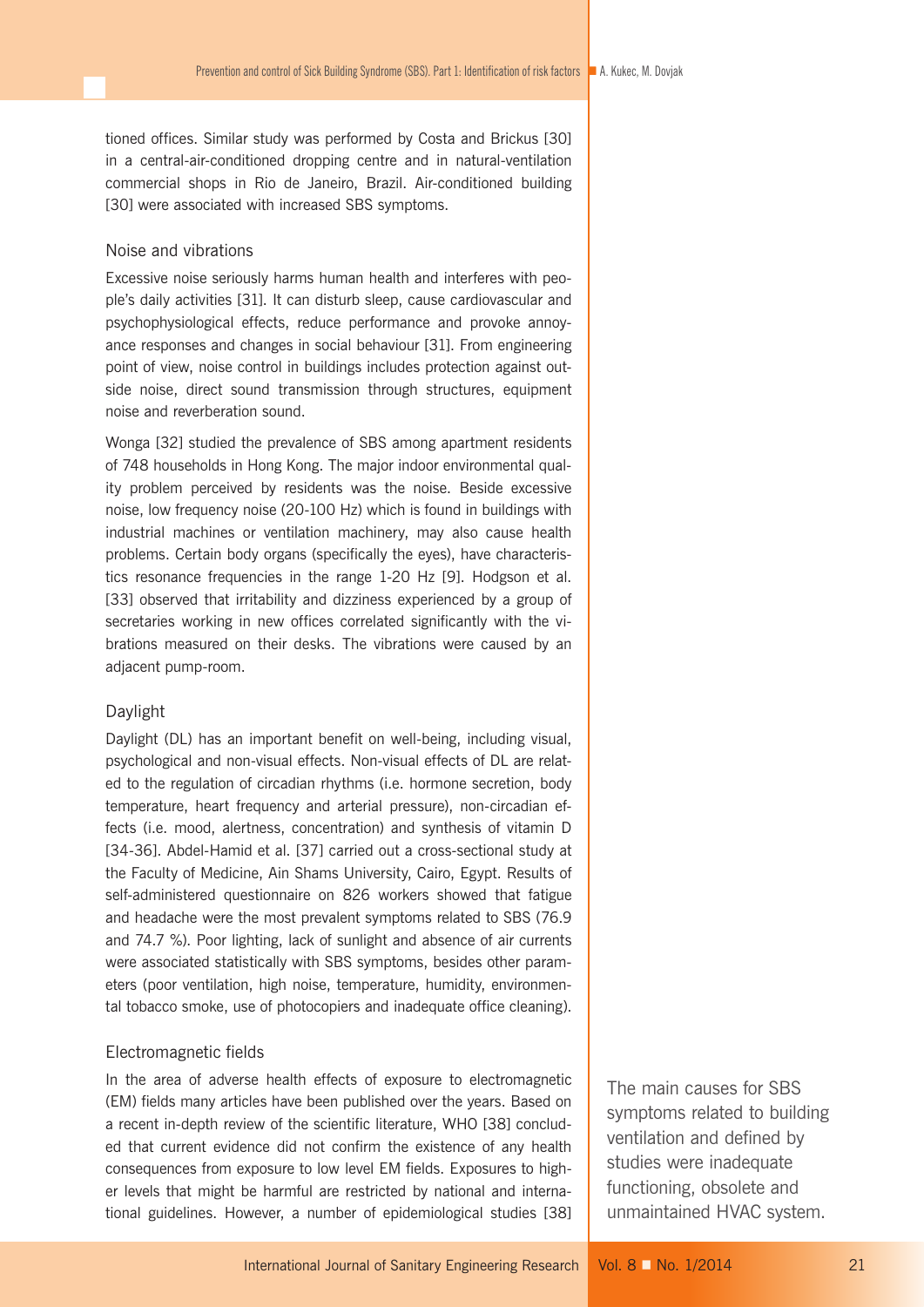suggest small increases in risk of childhood leukemia with exposure to low frequency magnetic fields in the home. Some individuals reported "hypersensitivity" to electric or magnetic fields. Eriksson and Stenberg [39] investigated the prevalence of general, mucosal, and skin symptoms in the Swedish population (N=3,000, age 18-64). The survey addressed 25 symptoms, principally general, mucosal and skin symptoms. SBS symptoms, skin symptoms and symptoms similar to those reported by individuals with "electric hypersensitivity" were significantly more prevalent among employees with extensive display screen equipment usage.

# Ions

In general, air contains negative and positive ions that can be produced naturally or artificially [40]. Concentrations of ions in the air vary with environmental and meteorological conditions [40]. Researchers [40, 41] support the view that negative ions have a net positive effect on health, including improved mood, stabilized catecholamine regulation and circadian rhythm, enhanced recovery from physical exertion and protection from positive ion-related stress and exhaustion disorders. The acceptable minimum concentration of negative ions for indoor air is 200–300 ions per cm3. The optimal level is 1000–1500 negative ions per cm3 [42]. The lack of negative ions in the air may be responsible for SBS [9].

All sources of fire [43, 44], and especially cigarette smoking [42], electrical radiators and air-conditioners increase the concentration of positive ions considerably. Contrary, positive ions may be related to SBS. According to Sulman [43, 44], the reported physiological effects of positive ions include inhibition of growth of tissue cell cultures, increased respiratory rate, increased basal metabolism, increased blood pressure, produced headache, fatigue, nausea, produced nasal obstructions, sore throat, dizziness, increased skin temperatures. The researchers found that the electrical charges (positive ionization) engendered by every incoming weather front produce the release of serotonin and weather sensitivity reactions (irritation syndrome, exhaustion syndrome; hyperthyroidism) [43, 44].

Hedge et al. [45] define that worker ergonomics (designing the work / environment / process / equipment to fit the worker, instead of forcing the worker to fit the work / environment / process / equipment) and issues of universal design (barrier free environment for all groups of functional disabilities) [46] also present important physical risk factors that have to be considered for prevention of SBS.

# **Chemical risk factors for SBS**

The most important parameters for SBS among chemical risk factors are used constructional and household products and emitted pollutants, especially formaldehyde, phthalates, volatile organic compounds, odours, environmental tobacco smoke, biocides, and others.

The most important parameters for SBS among chemical risk factors are used constructional and household products and emitted pollutants, especially formaldehyde, phthalates, volatile organic compounds, odours, environmental tobacco smoke, biocides, and others.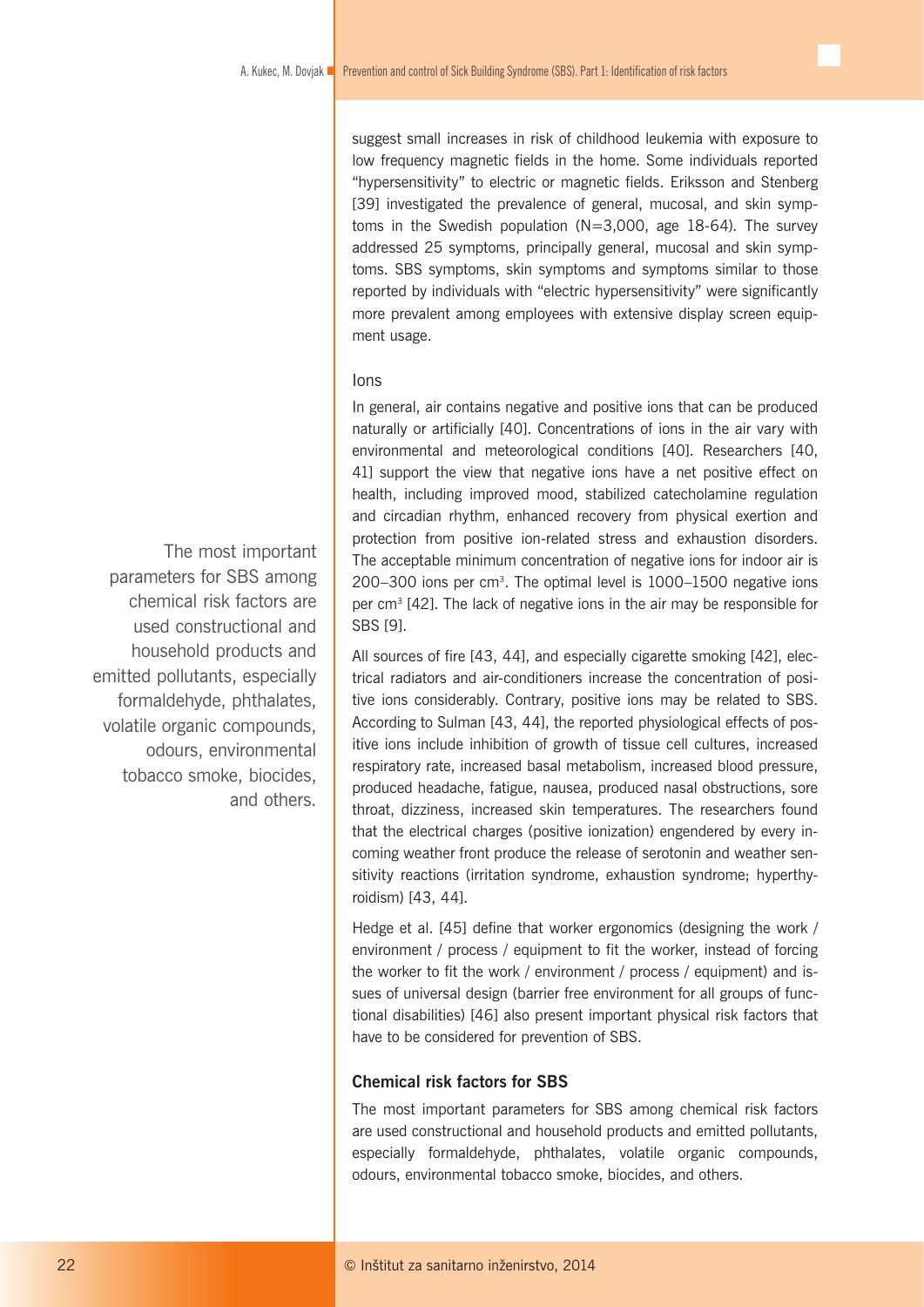# Constructional and household products

According Simmons and Richard [47] many construction products used for waterproofing, insulating, fireproofing, roofing, painting, plastering, building and treating of floors, as well as surface coating contain toxic chemicals. Constructional products may emit harmful substances in the surrounding environment during their whole life cycle [48, 49].

In addition to constructional products, also household products have to be considered from the aspects of indoor environment quality. For example, use of air-fresheners may be related with poor indoor air quality and may lead to SBS symptoms [50-52]. Studies [50-52] proved that airfresheners may have adverse health effects. Within the follow-up of the European Community Respiratory Health Survey in 10 countries, Zock et al. [51] identified 3,503 persons doing the cleaning in their homes and who were free of asthma at baseline. The results showed that the use of cleaning sprays at least weekly (42 % of participants) was associated with the incidence of asthma symptoms or medication and wheeze. The incidence of physician-diagnosed asthma was higher among those using sprays at least 4 days per week. Dose-response relationships were apparent for the frequency of use and the number of different sprays.

Moreover, due to low air humidity in buildings, humidifiers are often used. Humidifiers in the ventilation circuit provide a place for microbes to flourish, and also provide a reason for adding biocides to humidified water. Many of these biocides are irritants or allergens [11]. These products are highly irritant in concentrated form; when dispersed in the indoor atmosphere, at low concentrations, they may cause mucous membrane irritation in susceptible individuals [11].

## Formaldehyde

Constructional products and wooden furniture (i.e. plywood, particleboard, fibreboard, OSB, panel boards, urea-formaldehyde foam, etc.), paints, adhesives, varnishes, floor finishes, disinfectants, cleaning agents and other household products emit formaldehyde (HCHO) [49].

The results of several studies of indoor / outdoor ratios of formaldehyde in buildings are approximately from 3 to 18 [53-55]. Formaldehyde may be the cause of SBS since it irritates both the eyes and the upper or lower respiratory tract. It may also be responsible for allergic disorders including asthma [56]. Šestan et al. [49] reviewed 11 epidemiological studies (9 studies-residential buildings and 2 studies-public buildings) and found out that measured concentrations of formaldehyde were from 0.0016 ppm (2  $\mu$ g/m<sup>3</sup>) to 0.109 ppm (134  $\mu$ g/ m<sup>3</sup>). Measured concentrations from the reviewed studies may cause irritation of the upper respiratory tract in the exposed individuals. An examination of studies carried out in 2005 or after [57] indicated that the average exposure of the population to formaldehyde seems to lie between 0.0163 ppm (20  $\mu$ g/m<sup>3</sup>) and 0.0326 ppm (40  $\mu$ g/m<sup>3</sup>) under normal living conditions. Salthammer et al. [57] emphasised that new buildings with changed microclimate conditions may be related to higher average and maximum concentrations, which may lead to the increased exposures and health risks, particularly in the group of sensitive individuals.

Constructional products may emit harmful substances in the surrounding environment during their whole life cycle.

In addition to constructional products, also household products have to be considered from the aspects of indoor environment quality.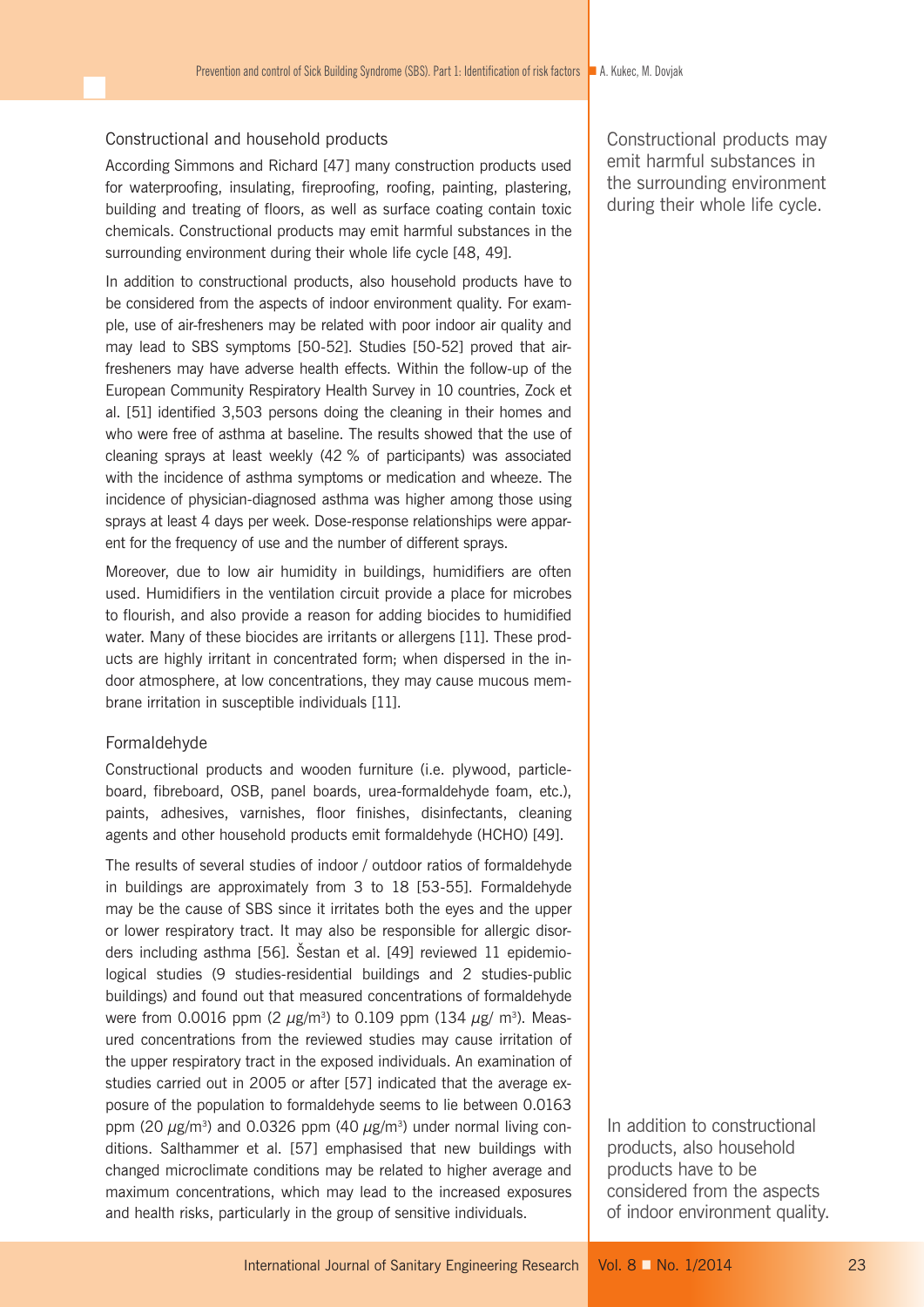# **Phthalates**

Polyvinyl chloride (PVC) constructional products usually contain plasticisers, phthalate esters that may be emitted from PVC during the whole life cycle of the product. PVC materials are problematic during normal use of the building or during emergency situations (i.e. a case of fire). Comprehensive literature review [48] indicated that the use of PVC constructional products in indoor environment may have adverse health effects. Phthalates are thought to be responsible for low testosterone level, declining sperm counts and quality, genital malformations, retarded sexual development or even reproductive abnormalities and increased incidences of certain types of cancer [58]. Epidemiologic studies at children [59, 60] evidence that the presence of PVC flooring and walls is related to asthma, rhinitis, wheeze, cough, phlegm, nasal congestion, nasal excretion and eczema. These findings underline the need to consider the health aspects of materials used in indoor environment. Systematic review and metaanalysis on 14 laboratory toxicology studies in adults (1950 to May 2007) assessed the relationship between PVC-related occupational exposure (meat wrappers, hospital and office workers, fire fighters, PVC processors) and the risk of asthma, allergies, or related respiratory effects [61]. During emergency situations (i.e. a case of fire) it forms hazardous products such as carbon monoxide, carbon dioxide, hydrogen chloride, hydrochloric acid, dioxins, smoke/soot, etc. [48].

Phthalates can be adsorbed onto indoor surfaces (carpet, wood, and skin) and re-emitted in the indoor air [62].

# Man-made mineral fibres

Man-made mineral fibre (MMMF) is a generic name used to describe an inorganic fibrous material manufactured primarily from glass, rock, minerals, slag and processed inorganic oxides. According to IARC [63] MMMF is classified into five categories: continuous glass filament, glass wool (insulation wool and special purpose wool), rock wool, slag wool, refractory ceramic and other. According to results from epidemiological studies, MMMF have adverse health effects [64]. Acoustic ceilings may contain MMMF that may be transferred from such surfaces to skin and eyes, normally by direct hand contact. However, MMMF may be transferred via air transmission modes. Nielsen [65] proved that especially high concentrations were found in the rooms with uncovered ceilings, but also where the fibres were bound by a water-soluble glue and exposed to water damage. Unsealed fibreglass and other insulation material lining the ventilation ducts can release particulate material into the air. Such material can also become wet, creating an ideal and often concealed site for the growth of microorganisms [10].

#### Volatile organic compounds

Volatile organic compounds (VOCs) are suspected to be one of the major causes of SBS [66-74]. Sources of VOCs in indoor environments are constructional products, furniture, household products (waxes, detergent, insecticides), products of personal hygiene (cosmetics), do-it-your-

Comprehensive literature review indicated that the use of PVC constructional products in indoor environment may have adverse health effects.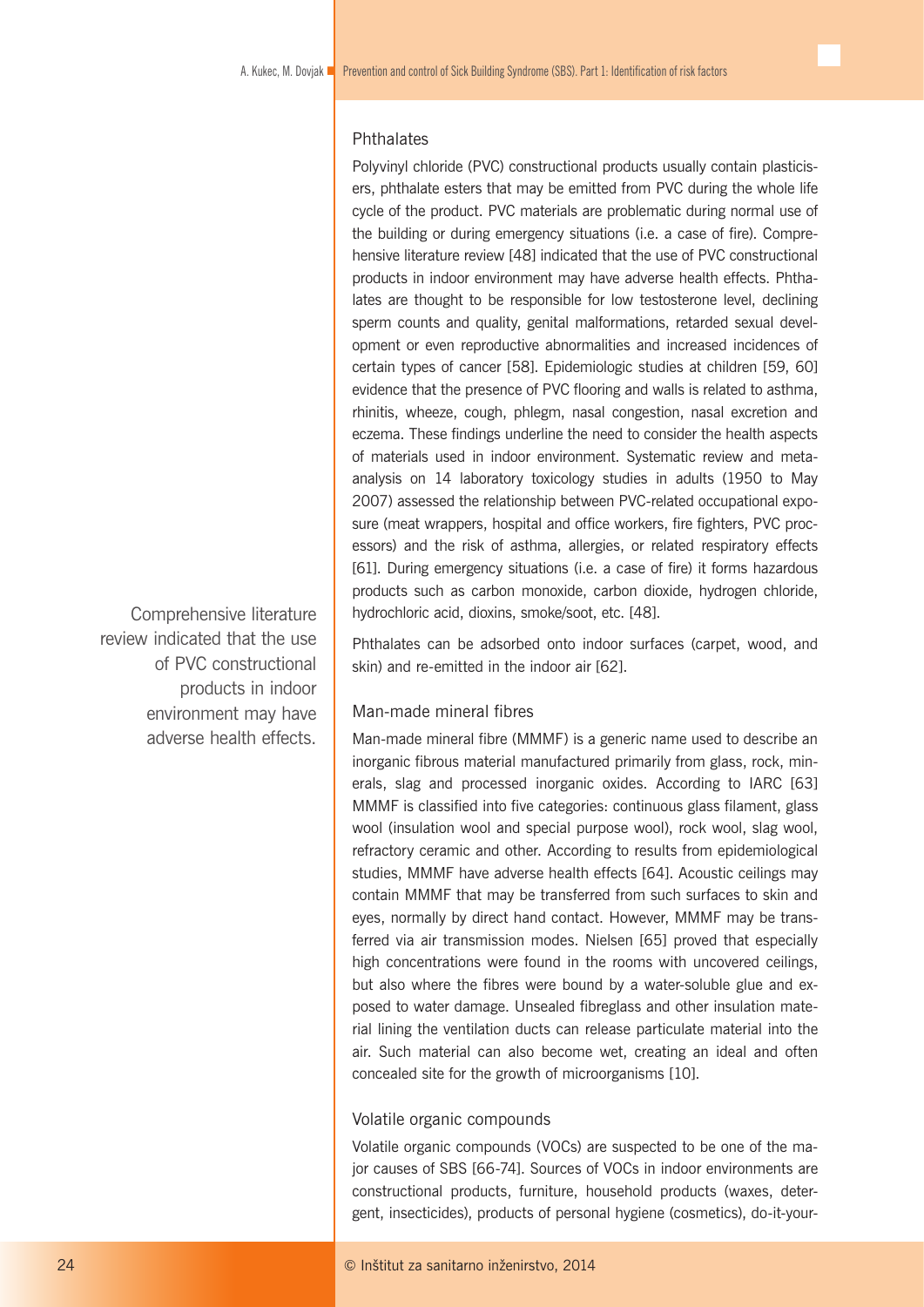self goods (resins), office materials (photocopier ink) or environmental tobacco smoke (ETS). Wolkoff [66] found out that concentrations of volatile organic compounds (VOC) depend on the type of the room, activity and time. VOCs may affect human health and also sometimes are source of odours [9]. Takigawa et al. [67] conducted a study in residential buildings in Okayama, Japan (N=86 men, 84 women). The results showed that aldehyde levels increased frequently and markedly in the newly diseased and ongoing SBS groups. About 10 % of the subjects suffered from SBS in both years. Similar findings were made by Takigawa et al. [12]. Takigawa et al. [12] studied 871 people living in 260 single-family houses in 2004 and 2005. Approximately 14 % and 12 % of subjects were identified as having SBS in the first and second year, respectively. Elevated levels of indoor aldehydes and aliphatic hydrocarbons increased the possible risk of SBS in residents living in new houses.

#### **Odours**

Odours are organic or inorganic compounds that originate from within the building, or they can be drawn into a building from the outdoors as well. Indoor sources of odours are usually associated with constructional products, household products, furnishings, office equipment, insufficient ventilation, problems with mould, bioeffluents, etc. Odours are an important source of indoor environmental quality problems in buildings [75]. According to the Report of European Commission on SBS [9], the hidden olfs from materials and systems are claimed to be the major reason for the SBS.

Nakaoka et al. [68] examined the correlation between the sum of VOCs, total odour threshold ratio and SBS symptoms. The findings indicated that the total odour threshold ratio and the concentration level of VOCs were correlated with SBS symptoms among sensitive people. Wang et al. [76] studied the prevalence of perceptions of odours and sensations of air humidity and SBS symptoms in domestic environments. Parents of 4530 1–8 year old children from randomly selected kindergartens in Chongqing, China participated. Stuffy odours, unpleasant odour, pungent odour, mould odour, tobacco smoke odour, humid air and dry air in the last three months (weekly or sometimes) was reported by 31.4 %, 26.5 %, 16.1 %, 10.6 %, 33.0 %, 32.1 % and 37.2 % of the parents, respectively. The prevalence of parents' SBS symptoms were: 78.7 % for general symptoms, 74.3 % for mucosal symptoms and 47.5 % for skin symptoms. Multi-nominal regression analyses for associations between odours/sensations of air humidity and SBS symptoms showed that the odds ratio for "weekly" SBS symptoms was consistently higher than for "sometimes" SBS symptoms.

# Environmental tobacco smoke

Environmental tobacco smoke (ETS) is composed of both mainstream and side-stream smoke. ETS usually contains more than 4,000 different chemicals. Undiluted side-stream smoke contains higher concentrations of several chemicals than the mainstream smoke inhaled by the According to the Report of European Commission on SBS, the hidden olfs from materials and systems are claimed to be the major reason for the SBS.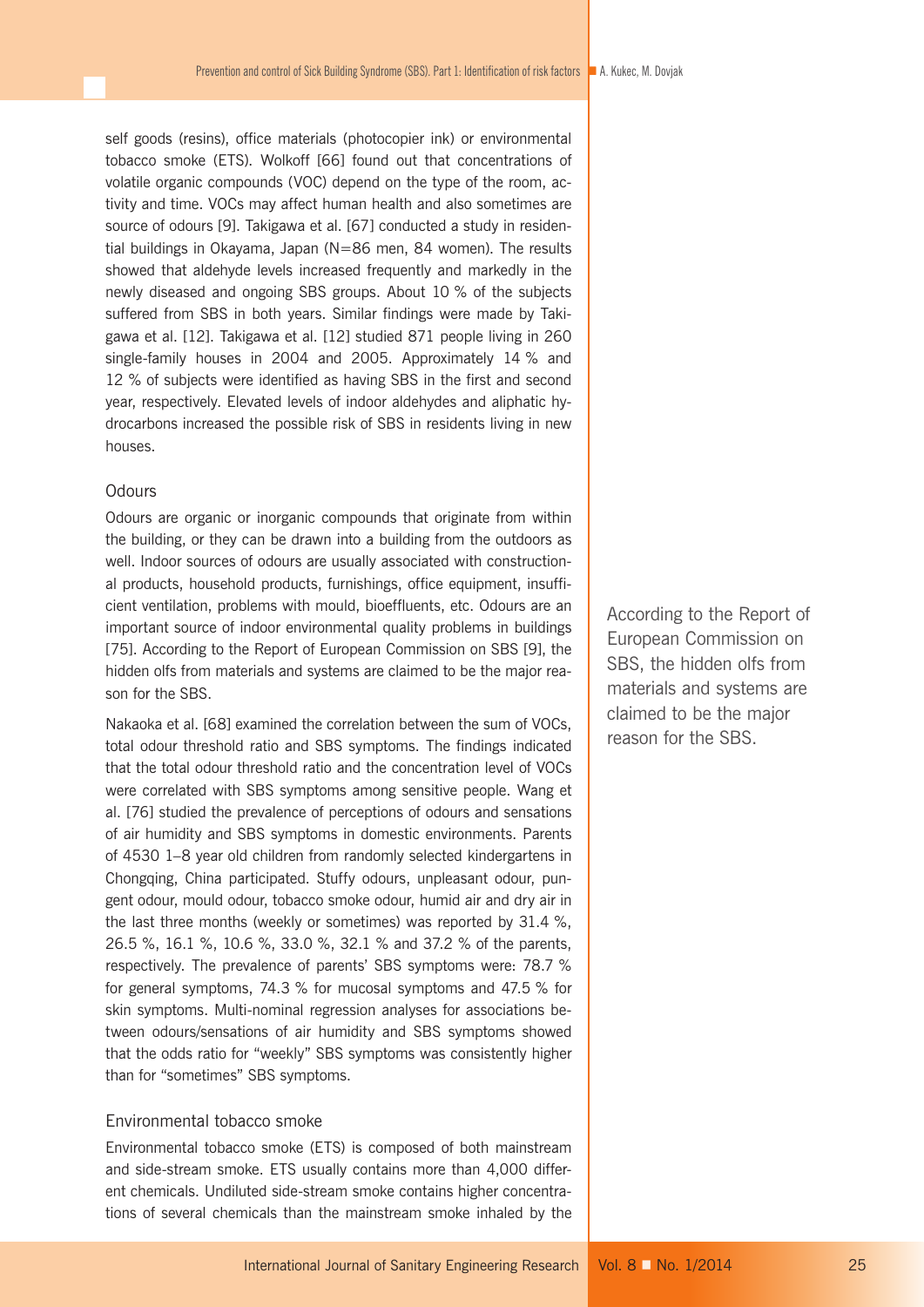smoker. These chemicals include 2-naphthylamine, N-nitrosodimethylamine, 4-aminobiphenyl, and carbon monoxide [77]. The side-stream smoke may even be more irritant than the mainstream [9].

ETS presents one of the main causes for SBS symptoms [78]. The studies on examination of the relations between ETS exposure and SBS showed that SBS was statistically more pronounced in smokers than in non-smokers [22] and there was an excess of symptoms in non-smokers and ex-smokers exposed to ETS compared with the same non exposed categories [79]. Mizoue et al. [80] analysed the data from a 1998 cross-sectional survey of 1,281 municipal employees who worked in a variety of buildings in a Japanese city. Among non-smokers, the odds ratio for the association between SBS and 4 hours of ETS exposure per day was 2.7, and for most symptom categories, odds ratios increased with increasing hours of ETS exposure. Working overtime for 30 or more hours per month was also associated with SBS symptoms, but the crude odds ratio of 3.0 for SBS was reduced by 21 % after adjustment for variables associated with overtime work and by 49 % after further adjustment for perceived work overload.

# Other indoor air pollutants

One of the most important indicators for indoor air quality and adequacy of building ventilation is  $\mathsf{CO}_{2}$ . The main indoor source of  $\mathsf{CO}_{2}$  in most buildings is human metabolic activity. In terms of worker safety, Occupational Safety and Health Administration (OSHA) has set a permissible exposure limit (PEL) for CO<sub>2</sub> of 5,000 parts per million (ppm) over an 8 hour work day. Similarly, the American Conference of Governmental Industrial Hygienists (ACGIH) TLV (threshold limit value) is 5,000 ppm for an 8-hour workday, with a ceiling exposure limit of 30,000 ppm for a 10-minute period based on acute inhalation data [81]. According to national Rules on the ventilation and air-conditioning of buildings [82], the permissible value of  $CO<sub>2</sub>$  in indoor air is 3000 mg/m<sup>3</sup> (1667 ppm). However, also lower levels than those recommended or regulated may lead to occupant dissatisfaction and decreased productivity [83]. For example, a concentration higher than 1000 ppm was associated with an increased percentage of dissatisfied occupants [9].

Seppänen et al. [28] reviewed 41 studies with over 60,000 subjects on the associations of ventilation rates and CO<sub>2</sub> concentrations in non-residential and non-industrial buildings (primarily offices) with health outcomes. The risk of SBS symptoms continued to decrease significantly with decreasing  $CO<sub>2</sub>$  concentrations below 800 ppm. Similar conclusion was presented in the study by Erdmann et al. [84], Apte et al. [85] and Tsai et al. [86]. Erdmann et al. [84] found out that higher dCO<sub>2</sub> (workday time-averaged indoor minus outdoor CO<sub>2</sub> concentrations) was associated with increased prevalence of certain mucous membrane and lower respiratory SBS syndrome symptoms. Even at peak dCO<sub>2</sub> concentrations it was below 1,000 ppm. Apte et al. [85] evaluated relationship between indoor CO<sub>2</sub> concentrations and SBS symptoms in occupants from 41 U.S. office buildings. Results showed that dose response relationship with odds ratios per 100 ppm  $dCO<sub>2</sub>$  ranged from 1.2 to 1.5 for

ETS presents one of the main causes for SBS symptoms.

> Working overtime for 30 or more hours per month was also associated with SBS symptoms.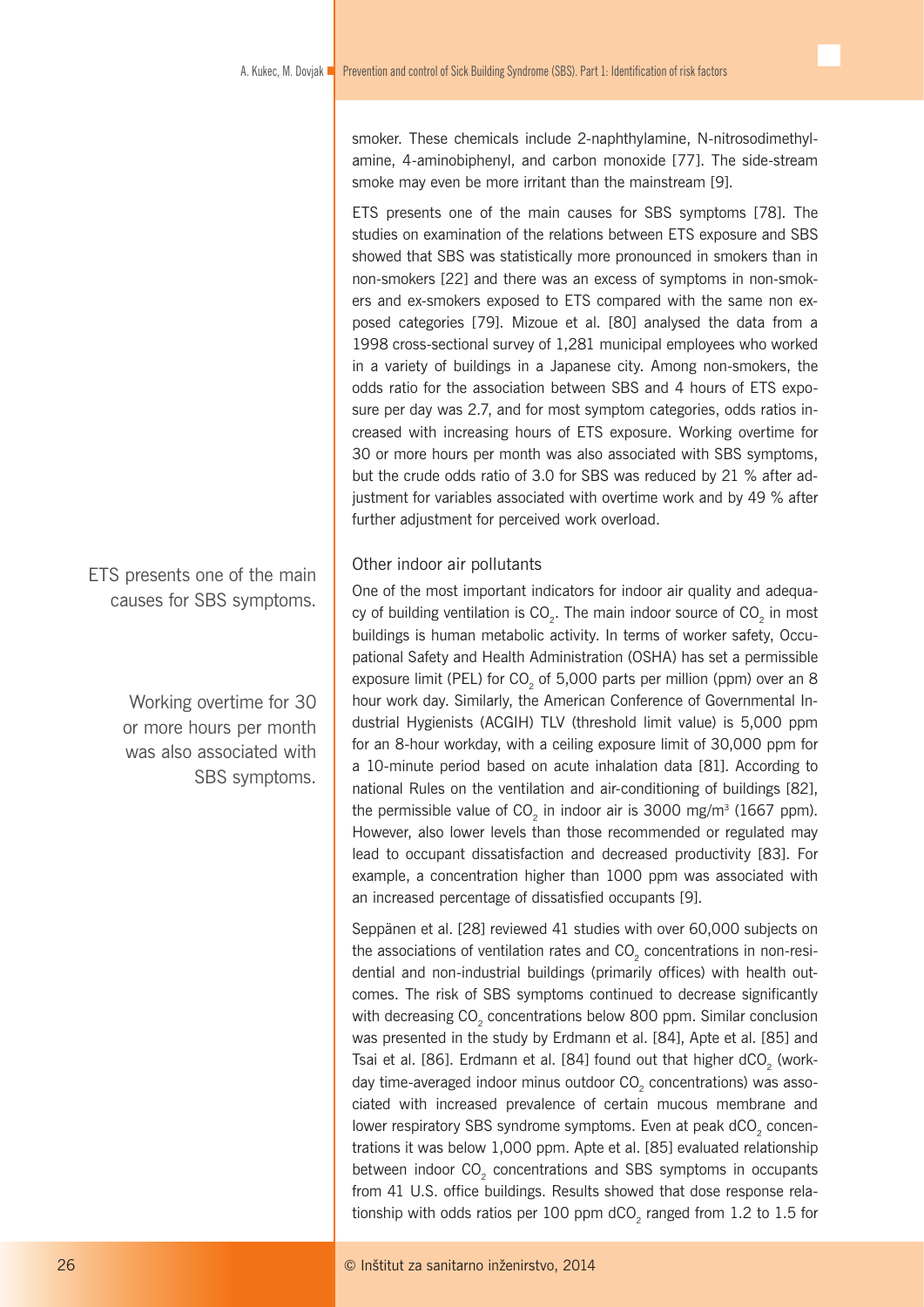sore throat, nose/sinus, tight chest, and wheezing. Tsai et al. [86] evaluated the SBS symptoms among 111 office workers in August and November 2003. The most prevalent symptoms of the five SBS groups were eye irritation and nonspecific and upper respiratory symptoms. Tsai et al. [86] proved that workers exposed to indoor CO<sub>2</sub> levels greater than 800 ppm were likely to report more eye irritation or upper respiratory symptoms.

# **Biological risk factors for SBS**

Biological contaminants present in indoor air include bacteria, moulds, mildew, viruses, animal dander and cat saliva, house dust, mites, cockroaches, and pollen [87]. There are many indoor or outdoor sources of these pollutants (i.e. people, animals, and soil and plant debris). Microbial pollution involves hundreds of species of bacteria and fungi that grow indoors when sufficient moisture is available. Exposure to microbial contaminants is associated with respiratory symptoms, allergies, asthma and immunological reactions [88].

# Moulds

The study by Straus [89] emphasised the importance of moulds and their mycotoxins in the phenomenon of SBS. Zhang et al. [90] studied the associations between dampness and indoor moulds in workplace buildings and selected biomarkers as well as incidence and remission of SBS. The study was based on a ten-year prospective study (1992– 2002) in a random sample of adults (N=429) from the Uppsala part of the European Community Respiratory Health Survey. Dampness was associated with increased incidence and decreased remission of SBS. Dampness and moulds increased bronchial responsiveness and eosinophilic inflammation. Similar study was performed by Sahlberg et al. [91] in 159 homes of the participants in three EU cities (Reykjavik, Uppsala, Tartu). The associations between SBS, MVOC, and reports on dampness and mould were examined. The results showed that the indoor levels of some MVOCs were positively associated with SBS. Levels of airborne moulds and bacteria and some MVOCs were higher in dwellings with a history of dampness and moulds. The problems with dampness exist also in other environments, such as dorm rooms and schools. Sun et al. [92] carried out a study in 1569 dorm rooms in Tianjin, China (2006–2007; N=3712 students). A "mouldy odour" or "dry air" was perceived by occupants in 31 % dorm rooms. The adjusted odds ratio (AOR) of perceived mouldy odour for general SBS symptoms was 2.4, for mucosal symptoms 2.2, and for skin symptoms 2.0. Local mouldy odour around room corners or under radiators was reported by inspectors in 26 % dorm rooms. The study concluded that local mouldy odour perceived by inspectors was a significant risk factor for nose irritation (AOR 2.8).

Zhang et al. [93] analysed the relationship between the concentration of allergens and microbial compounds and new onset of SBS. The study was based on a two-year prospective analysis in pupils (N=1143) in a random sample of schools in China. The prevalence of mucosal and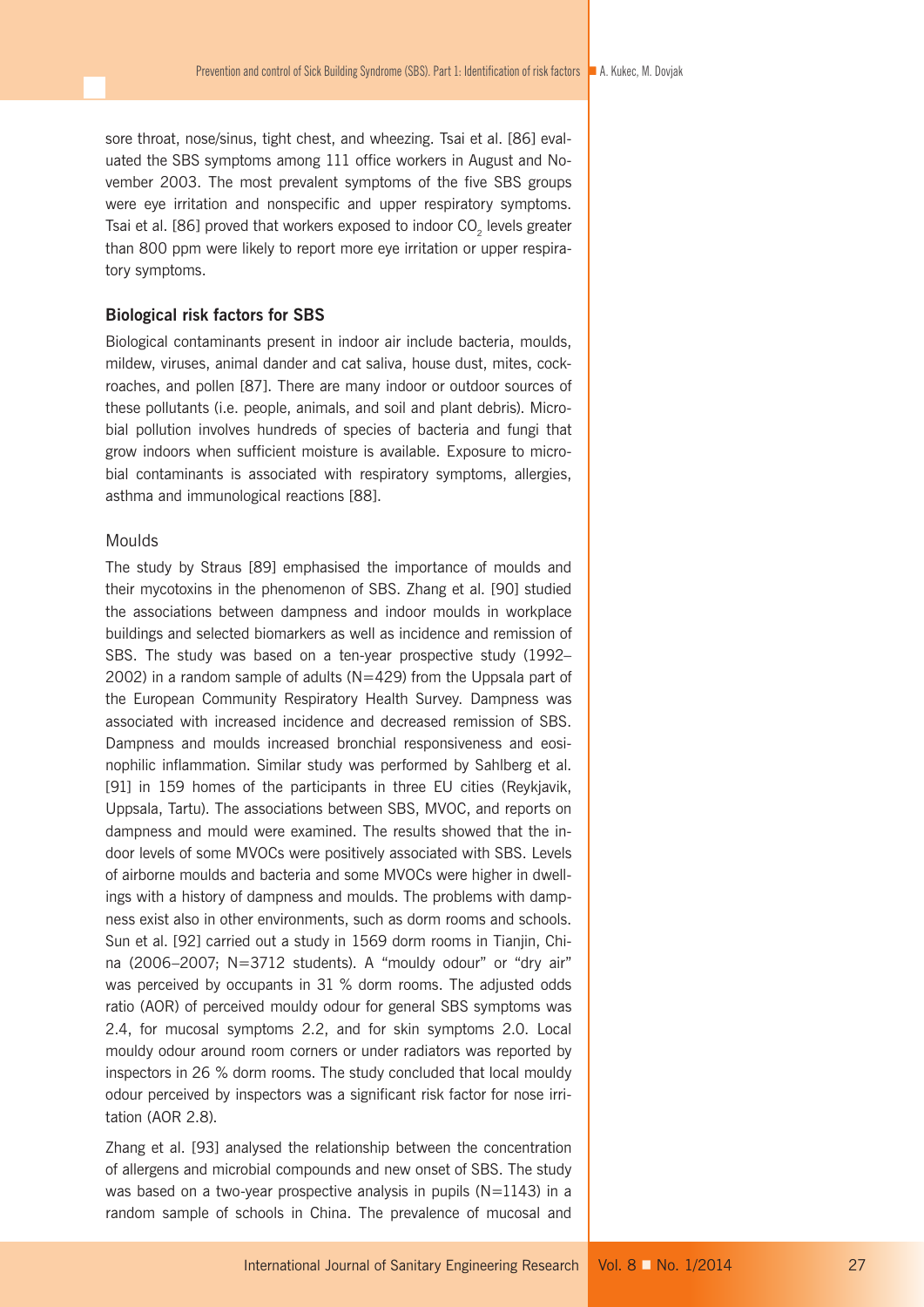general symptoms was 33 % and 28 %, respectively, at baseline, and it increased during follow-up. At baseline, 27 % reported at least one symptom that improved when away from school (school-related symptoms). The authors concluded that fungal exposure could increase the incidence of school-related symptoms.

# Bacteria

Teeuw et al. [94] carried out a survey of SBS among 1355 employees working in 19 governmental office buildings in the Netherlands. Physical, chemical, and microbiological characteristics between mechanically ventilated and naturally ventilated buildings were examined. Mechanically ventilated buildings were grouped as "healthy" or "sick" based on symptom prevalence (mean symptom prevalence  $<$  15 % or  $>$  or  $=$ 15 %). The authors found no differences in physical characteristics. However, the concentration of airborne endotoxin and gram-negative rods were found in higher numbers in the "sick" mechanically ventilated buildings than in the "healthy" mechanically ventilated buildings and naturally ventilated buildings. The study concluded that airborne microbial contamination, in particular with gram-negative rods and perhaps with endotoxin, may have a role in the causation of SBS.

## Microbes volatile organic compounds

Microbes volatile organic compounds (MVOCs) are products of the microbes' primary and secondary metabolism. They are associated with mould and bacterial growth and responsible for the odorous smells [95]. Araki et al. [19] measured indoor MVOC levels in single family homes and evaluated the relationship between exposure to them and SBS. The most frequently detected MVOC was 1-pentanol. Among 620 participants, 19.4 % reported one or more mucous symptoms; irritation of the eyes, nose, airway, or coughing every week (weekly symptoms), and 4.8 % reported that the symptoms were home-related. Weekly symptoms were not associated with any of MVOC, whereas significant associations between home-related mucous symptoms and 1-octen-3 ol and 2-pentanol were obtained. Additionally, Sahlberg et al. [91] examined whether MVOCs, and airborne levels of bacteria, moulds, formaldehyde, and two plasticizers in dwellings were associated with the prevalence of SBS, and studied associations between MVOCs and reports on dampness and mould. A total of 159 adults (57 % females) participated (19 % from Reykjavik, 40 % from Uppsala, and 41 % from Tartu). The results showed that MVOCs such as 1-octen-3-ol, formaldehyde and the plasticizer Texanol, may be a risk factor for sick building syndrome. Moreover, concentrations of airborne moulds, bacteria and some other MVOCs were slightly higher in homes with reported dampness and mould. Some MVOCs may have adverse effects on respiratory, nervous and circulatory system and may have carcinogenic effects [96].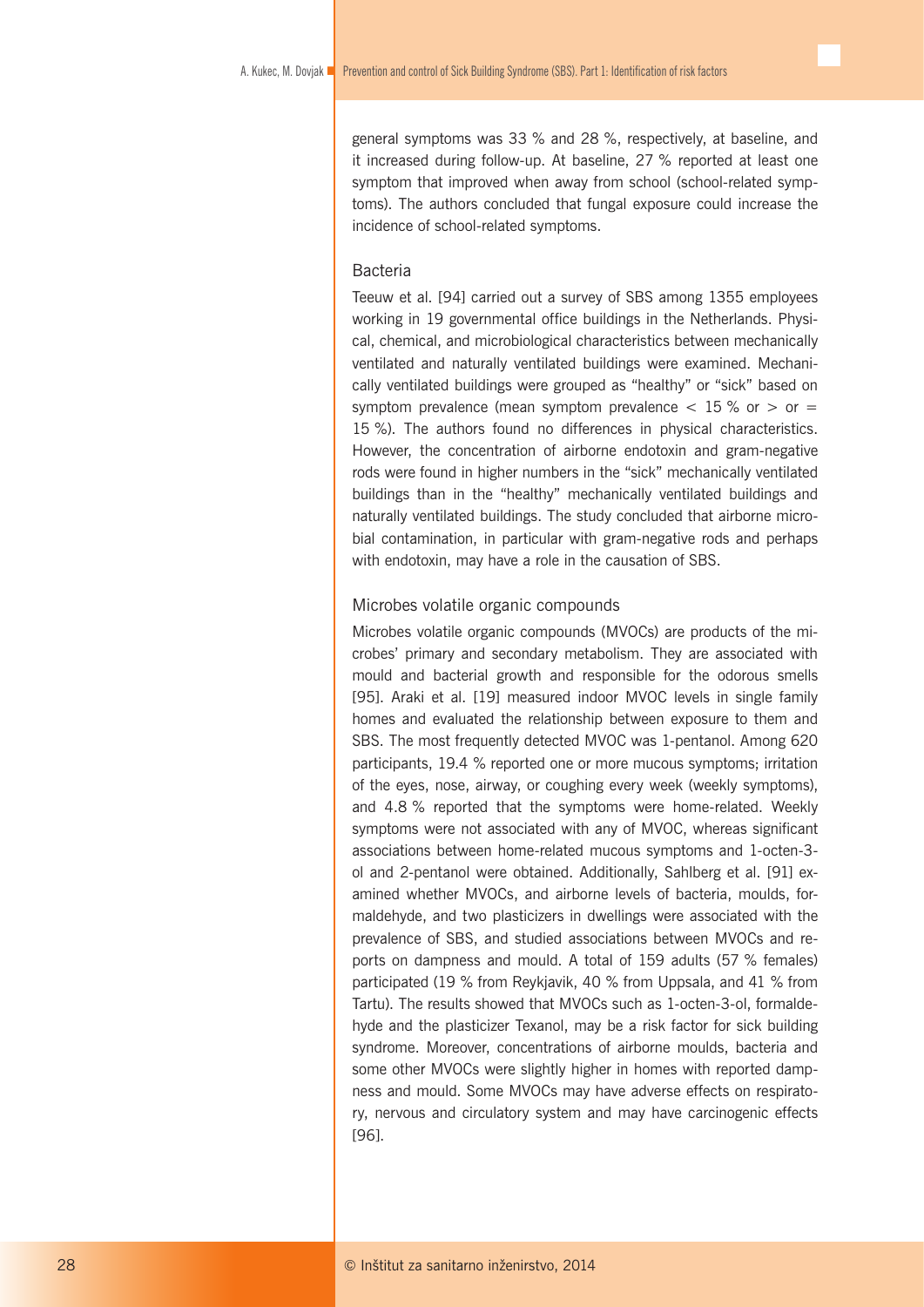#### House dust

Dust in homes, offices, and other built environments contains various organic and inorganic matter [97]. Quantity and composition of house dust varies greatly with seasonal and environmental factors and also depends upon the HVAC system, cleaning habits, occupant activities, etc. Poor building service maintenance, poor cleaning or cleanability increased the prevalence of SBS [98]. Nexo et al. [99] demonstrated a correlation between the organic dust content of carpets (predominantly skin scales, bacteria and moulds) and the symptoms of SBS. Among 12 employees, 5 employees had symptoms related to the work place.

Dust often contains substances that are emitted from constructional products (i.e. phthalate esters and other plasticisers emitted from PVC constructional products). Many emitted substances may have important health concerns. Kishi et al. [100] performed a study in which dust samples were collected from the living room of 182 single family dwellings in 6 cities in Japan. The prevalence of SBS, asthma, atopic dermatitis, allergic rhinitis and conjunctivitis was 6.5 %, 4.7 %, 10.3 %, 7.6 % and 14.9 %, respectively. Significant associations between the medical treatment of asthma and floor bis(2-ethylhexyl) adipate (DEHA) and multi-surface di-n-butyl phthalate (DnBP), dermatitis and floor BBzP and DEHA, conjunctivitis and floor Bis(2-ethylhexyl) phthalate (DEHP) were obtained after adjustment.

Office buildings normally present very low concentrations of mites, because they do not provide appropriate conditions for the growth of such microorganisms. Mites are, however, relatively abundant in household dust. Mites can be destroyed keeping absolute humidity below 7 g/kg of air (about 45 %) during the winter time [ECA, 1989]. Airborne house dust frequently causes allergic symptoms. However, house dust may also be problematic for healthy subjects without hypersensitivity reactions, as it was presented by Mølhave et al. [101]. This Danish Office Dust Experiment [101] investigated the response of 24 healthy nonsensitive adult subjects to exposure to normal office dust in the air. The responses were both subjective sensory reactions and other neurogenic effects even at exposure levels within the range found in normal buildings. Some of the effects appeared acutely and decreased through adaptation while others increased during prolonged exposure and remained for more than 17 h after the exposure ended. The threshold level for the dose–response relationships was below 140  $\mu$ g/m<sup>3</sup>.

# **Psychosocial, personal and other risk factors**

Psychosocial, personal and other risk factors for SBS are gender, individual characteristics, health condition, stress, feelings of loneliness and helplessness, working position, social status, others.

## Gender, working position, health characteristics

A screening questionnaire study of 4943 office workers and a case-referent study of SBS in 464 subjects were completed by Stenberg et al. [102]. Females reported SBS more often than males [102]. The same Dust often contains substances that are emitted from constructional products (i.e. phthalate esters and other plasticisers emitted from PVC constructional products). Many emitted substances may have important health concerns.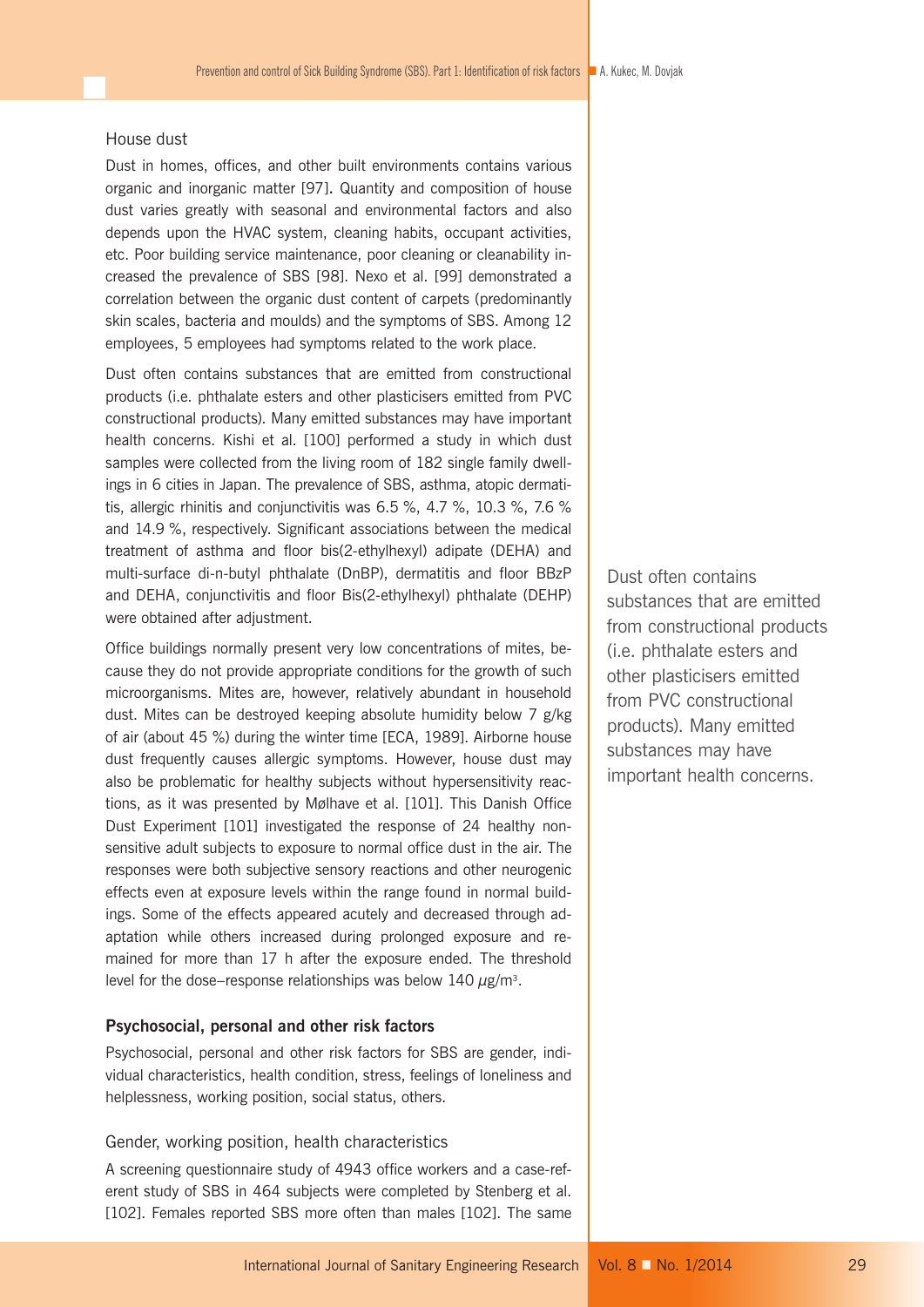conclusions were found in the studies by Sun et al. [92] in dorm environment in Tianjin, China (2006–2007) and Engvall et al. [103] in multi-family buildings in Stockholm. Additionally, the importance of gender to the prevalence of the SBS symptoms was investigated on 590 employees of three office buildings in Norway [104]. The results showed that greater percentage of females than males reported having SBS symptoms.

Women are often employed under less favourable working conditions than men, as it was confirmed in the study by Bullinger et al. [105]. Questionnaire results from 2517 female employees in Germany (as compared to 2079 male employees) showed that women report higher scores in sensory irritation, higher bodily complaint rate and more negative evaluation of the indoor climate. In addition, most psychosocial variables showed less favourable scores for women as compared to men.

The relative influence of gender, atopy, smoking habits and age on reported SBS symptoms among office workers was investigated through questionnaire studies among 1293 employees in 10 nonindustrial buildings [104]. The occurrence of atopy among the office workers was not found to be different from that of the general population. The prevalence of symptoms was higher among atopic individuals than among nonatopics, and higher among females than among males. While gender was found to be important for some symptoms, atopy was important for all of them. The results indicated interrelations between smoking and atopy, with enhanced prevalence of some symptoms. Age of the persons was also included in the present analyses. Different ways of grouping age indicated different trends in associations between age and the prevalence of symptoms, but the study did not show any unambiguous associations between the age and the prevalence of symptoms. The same conclusion was made in the literature review by Norbäck [106]. Norbäck [106] showed that there was no consistent association between age and SBS.

Symptoms are generally more common and more problematical in the stressed, the unloved, and in individuals who feel powerless to change their situation. There is a strong association between lack of control of the office environment and symptoms [11]. There is an association between lower social status and SBS symptoms [11]. Norlen and Andersson [107] showed that residents in single-family houses reported less SBS than those in multifamily houses, although measurements suggest a less favourable indoor environment in single-family houses.

## **Stress**

Occupational stress has been shown to have a detrimental effect on the health and wellbeing of employees, as well as a negative impact on workplace productivity and profits [108]. Some researchers [109, 110] have investigated the possible links between SBS symptoms and occupational stress. Occupational stress has been found to be correlated with symptoms of the SBS, but much of the research has been of a

Women are often employed under less favourable working conditions than men, as it was confirmed in the study by Bullinger et al.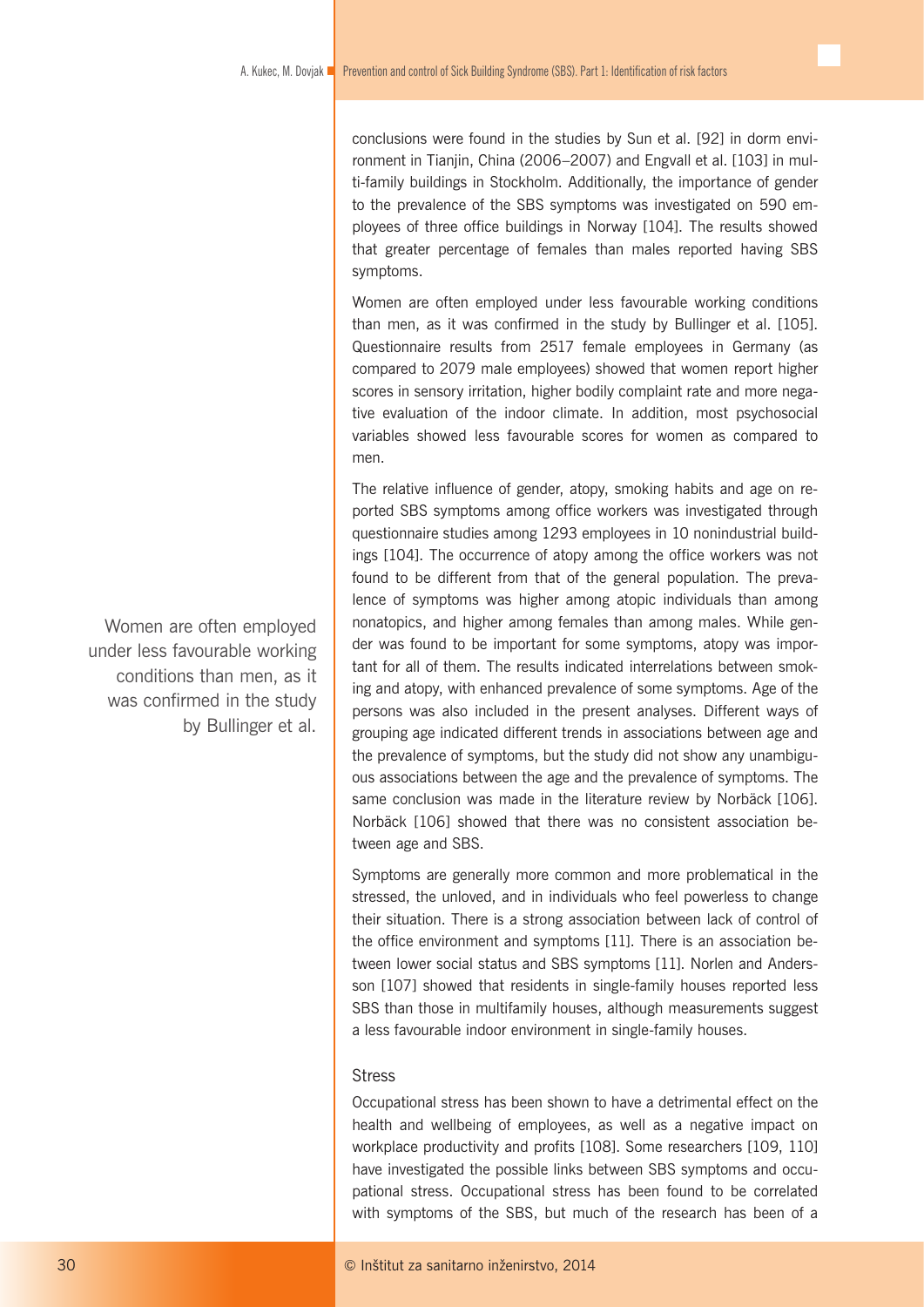cross-sectional nature, and it does not indicate whether stress is an active element or an outcome [111]. However, Ooi and Goh [112] examined the role of work-related psychosocial stress among 2160 subjects in 67 offices in the aetiology of SBS. Ooi and Goh [112] found an incremental trend in the prevalence of SBS among office workers who reported high levels of physical and mental stress, and decreasing climate of co-operation.

Lu et al. [113] investigated whether SBS complaints and indoor air pollution for 389 office workers in 87 government offices of 8 high-rise buildings in Taipei city are associated with oxidative stress. Oxidative stress was indicated by urinary 8-hydroxydeoxyguanosine (8-OHdG). The results showed that urinary 8-OHdG had significant associations with VOC and CO2 in offices, and with urinary cotinine levels. The mean urinary 8-OHdG level was also significantly higher in participants with SBS symptoms than in those without such complaints. The mean 8-OHdG increased as the number of SBS symptoms increased. This study indicated that the 8-OHdG level was significantly associated with SBS complaints after controlling for air pollution and smoking.

# Other factors

Wang et al. [76] performed a study in domestic environments in Chongqing, China and confirmed that living near a main road or highway, redecoration, and new furniture were risk factors for perceptions of odours and sensations of humid air and dry air. The presence of cockroaches, rats, and mosquitoes/flies, use of mosquito-repellent incense and other incenses were all risk factors. The analyses of 609 multi-family buildings with 14,235 dwellings in Stockholm [103] showed that subjects owning building reported less SBS, but the relationship between ownership and building age was strong. According to the model, 5 % of all buildings built before 1961, 13 % of those built in the period 1976– 1984, and 15 % of those built in the period 1985–1990 would have significantly more SBS than expected. Another issue that has to be investigated in relation to SBS are geopatogenic zones.

# **DISCUSION**

Based on our comprehensive literature review the risk factors for SBS were classified into six main groups: physical, chemical, biological, psychosocial, personal an others. Studies where risk factors for SBS are systematically identified are for the moment scarce. Moreover, there are no appropriate methods for the identification of all risk factors for SBS. However, identification of risk factors for SBS and their relevant parameters present an important step towards effective prevention and control of SBS symptoms.

The most important findings of the literature review show that many studies have examined the correlation between SBS symptoms and physical risk factors as well as the correlation between SBS symptoms and chemical risk factors, while the studies on the correlation between Occupational stress has been shown to have a detrimental effect on the health and wellbeing of employees, as well as a negative impact on workplace productivity and profits.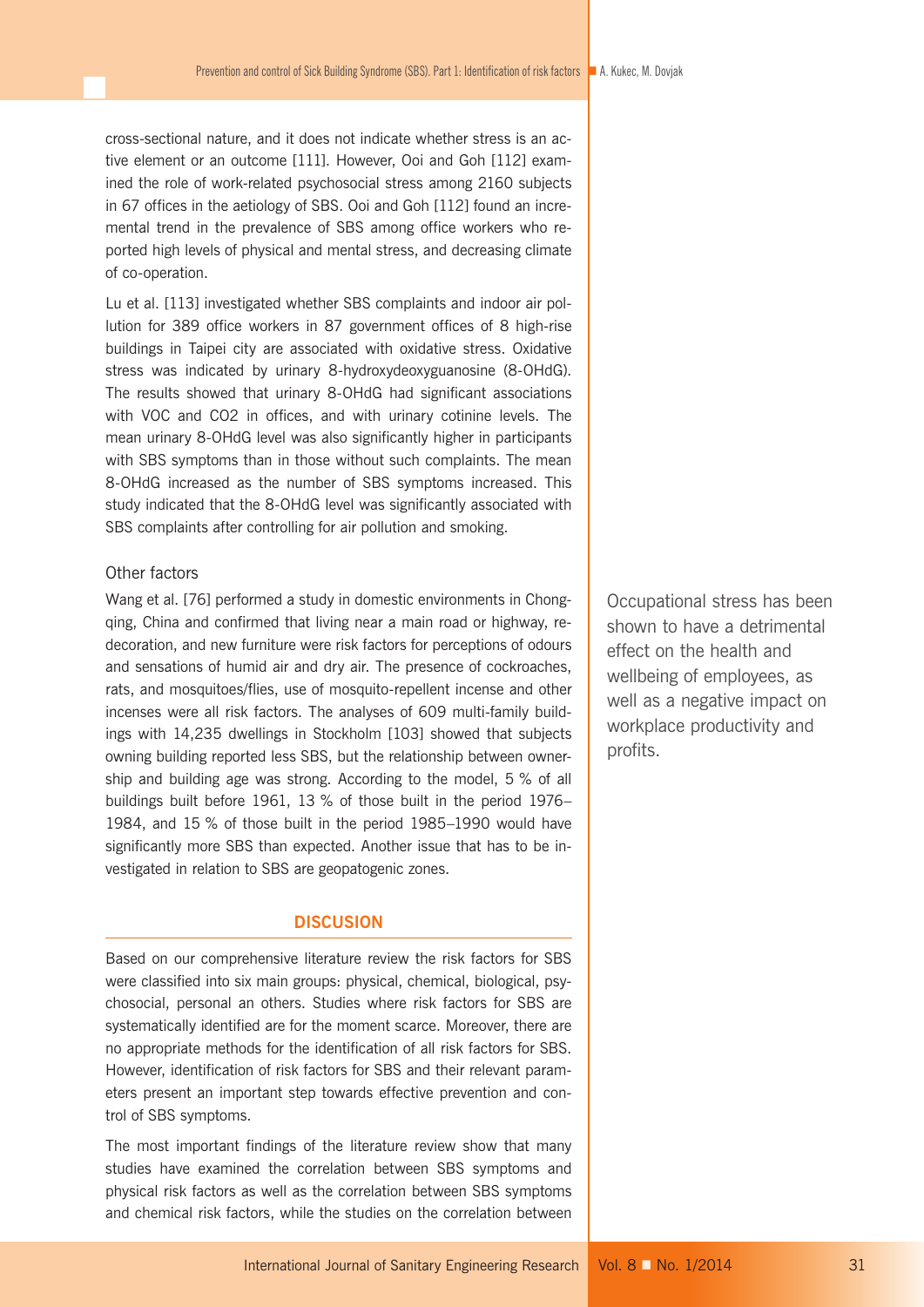SBS symptoms and biological, psychological, personal and other risk factors are for the moment scarce. From the chronological point of view, the first studies appeared in the 1970s, where physical risk factors were primarily examined. The main reasons might be related to the introduction of thermal insulated building envelopes, synthetic materials and the application of mechanical systems. Solutions for lowering the energy use were party defined on the level of thermally improved materials and mechanical systems. In the 1980s, beside physical risk factors a number of studies examined the biological risk factors. In the 1990s the researchers realized that the SBS was influenced also by psychosocial, personal and other risk factors. Nevertheless, psychosocial, personal and other risk factors still present neglected research areas.

Among physical risk factors, a number of studies examine the correlations between  $T_{ai}$ , RH<sub>in</sub> and ventilation parameters. Additionally, other parameters of physical risk factors were examined (i.e. noise, DL, EM and ions) in our study; they were studied in a small number of studies. Studies on chemical risk factors are mainly focused on the links between SBS symptoms exposure to different emission sources, such as construction product, furniture and household products. They revealed the possible adverse health effects of constructional products on building occupants, during normal use of the building or during emergency situations (i.e. a case of fire). Despite those issues, many of construction and household products on the market may present potential health concerns. Composition of construction and household products in relation to the content of harmful substances is often questionable, legislation and inspection are incomplete.

Studies in the field of biological risk factors examine the association between the presence of many biological agents in the indoor environment in relation to dampness related problems (mould spots, damp stains, water damage and condensation) as well as inadequate ventilation. Studies on the exposure to other biological risk factors and SBS occurrence are for the moment scarce, mainly due to the fact that beside SBS also BRI presents a common result of exposure to biological agents (i.e. asperigillosis) [8, 114].

The most important step in planning the strategies for prevention and control of SBS is risk assessment. Identification and classification of risk factors for SBS presents a crucial part of risk assessment. Qualitative and/or quantitative determination of the parameters of risk factors is defined in international and national legislation, standards, guidelines and recommendations. Legal requirements for physical risk factors, i.e. the parameters for thermal comfort, ventilation and air-conditioning of buildings (i.e. *T<sub>ai</sub>*, *RH<sub>in</sub>*, mean radiant temperature, etc.), are hierarchically defined in international and national legal acts [115-117, 82], standards and recommendations [118-121]. The protection against noise and vibrations in buildings is also well defined [115, 122-125]. However, legal requirements are mainly related to the working environment, while the living environment is often neglected. The qualitative and quantitative characteristics of DL (especially parameters important for non-visual biological effects of daylight on wellbeing), ions and EM

Composition of construction and household products in relation to the content of harmful substances is often questionable, legislation and inspection are incomplete.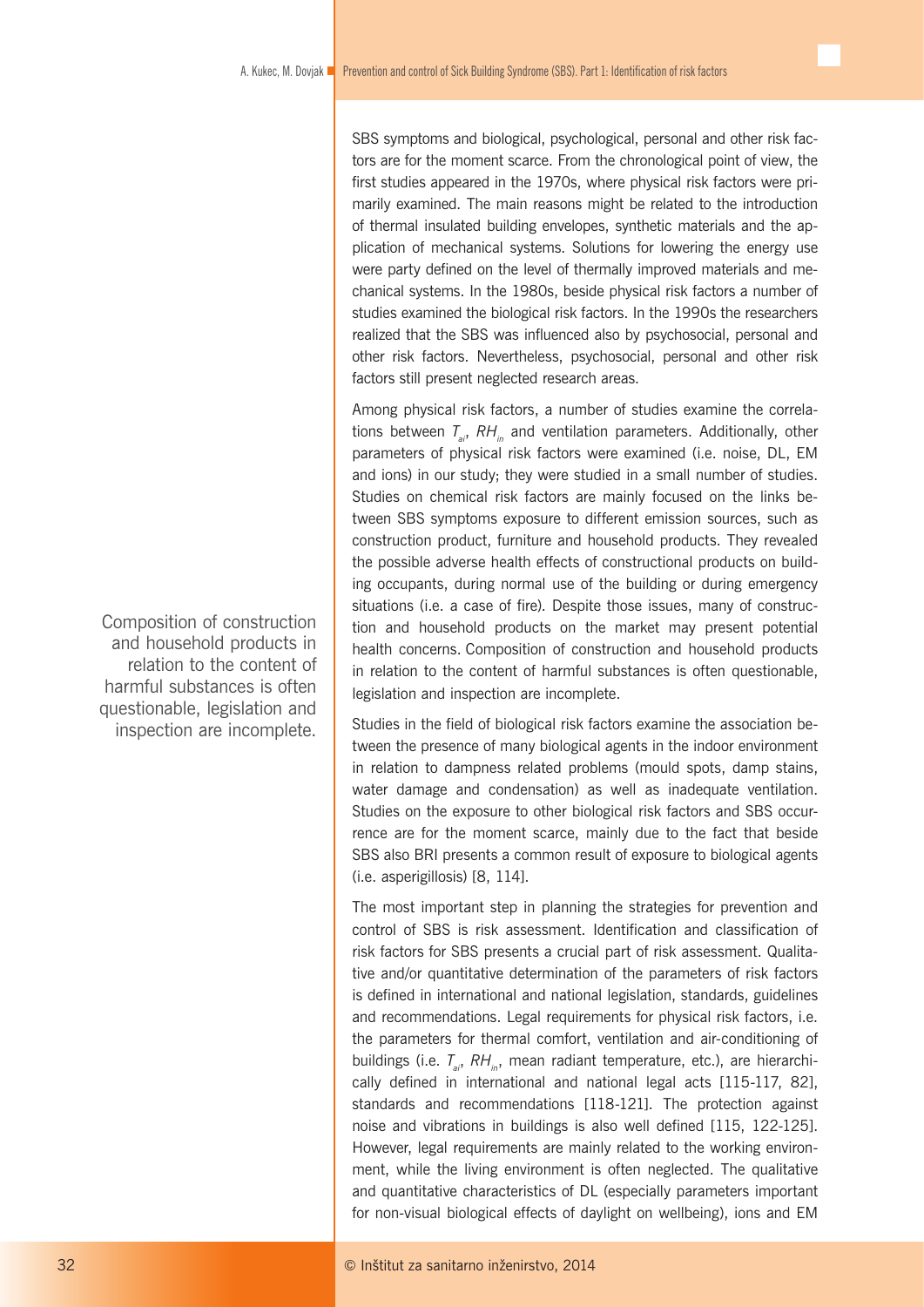fields in built environment are partly defined or even not defined, nor supervised.

The protection of workers from risks related to exposure to biological and chemical agents at work is well regulated [82, 119, 120, 126-129]. However, the requirements for biological and chemical risk factors are mainly defined for working environments [126-129]. For other environments, the requirements for chemical risk factors are defined only for the indoor air quality, where limit values for key indoor air pollutant are required [82, 119, 120]. There even exist EU legislative documents for health and environment safety of constructional products [115], while the composition and emission rates of harmful substances from constructional and household products are not monitored and supervised.

Methods of identification are defined just for some parameters of risk factors. Ignored or disregarded legal requirements at the stage of building design, construction, usage and maintenance as well as lack of legislation present problematic fields that have to be confronted in the future. Consequently, this may be one of the main cause for SBS [5]. At the moment, there are no standardized methods for the sampling and identification of risk factors for SBS in working and living environment. At the stage of preparation of standardized methods, the interdisciplinary cooperation of all subjects that are involved in the stage of design, construction, usage, maintenance and control of building is necessary.

# **CONCLUSIONS**

Identification of risk factors for SBS and their relevant parameters presents an important step towards effective prevention and control of SBS symptoms. Based on the comprehensive literature review the risk factors for SBS were classified into the six main groups: physical, chemical, biological, psychosocial, personal an others. The physical, chemical and biological risk factors in relation to SBS are well researched topics. However, psychosocial, personal and other risk factors are poorly investigated. For integral prevention and control of risk factors of SBS, additional research is needed. Future research should be focused on defining standardized methods for identifying risk factors with sampling procedures and analysis. This should be based on interdisciplinary cooperation of various experts. The occurrence of SBS symptoms may be a result of *interactive influences* among risk factors and their parameters. The interactions among risk factors and their parameters on the occurrence of SBS and strategy of prevention and control are presented in Part 2.

# **REFERENCES**

- [1] Evans GW, McCoy JM. When buildings don't work: The role of architecture in human health. Env Pschy 1998; 18:85-94.
- [2] WHO. World Health Organization. Strategic approaches to indoor air policy-making. Bilthoven: WHO European Center for Environment and Health, 1999: http://www.paho.org/tierra/index.php?option=com\_multi categories&view=article&id=75 %3Astrategic-approaches-to-indoor-airpolicy-making&catid=9 %3A1996-2000&Itemid=136&lang=en (12. 2. 2014).

Future research should be focused on defining standardized methods for identifying risk factors with sampling procedures and analysis.

The most important step in planning the strategies for prevention and control of SBS is risk assessment.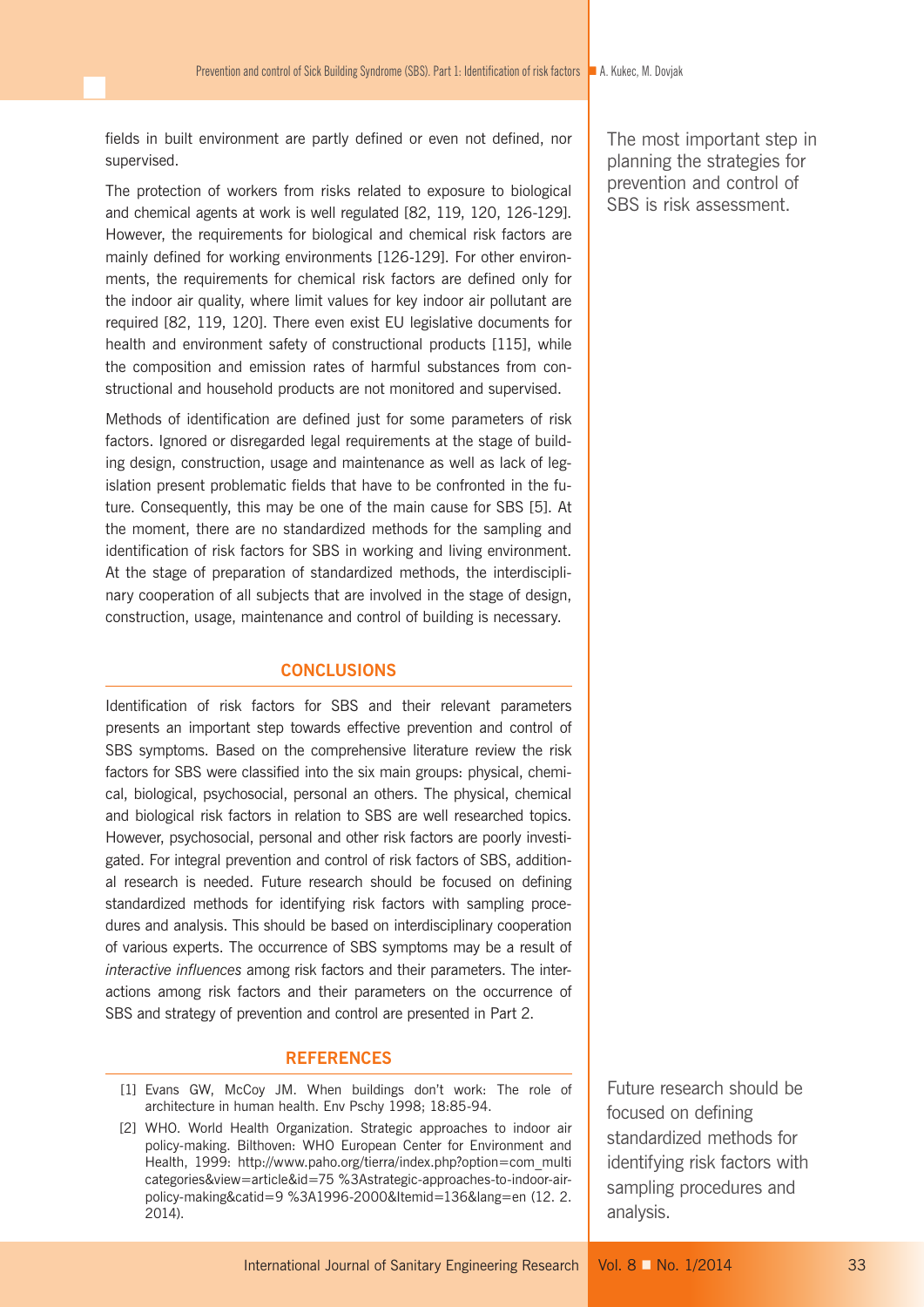- [3] Yassi A, et al. Basic Environmental Health. Oxford: Oxford University Press, 2001: 456.
- [4] Eržen I, et al. Zdravje in okolje: izbrana poglavja. Maribor: Univerza v Mariboru, Medicinska fakulteta, 2010: 216.
- [5] Dovjak M, Kukec A, Krainer, A. Identification and control of health risks in hospital environment from the aspects of users, buildings and systems. Slovenian Journal of Public Health 2013; 52(4): 304-315.
- [6] Dovjak M, Kukec A, Kristl Ž, Košir M, Bilban M, Shukuya M, Krainer A. Integral Control of Health Hazards in Hospital Environment. Indoor Built Environ 2013; 22 (5): 776-795.
- [7] Krainer A et al. Passive house versus bioclimatic house. Gradb vestn 2008; 57 (3): 58-6
- [8] EPA. US Environmental Protection Agency. Indoor Air Facts No. 4 (revised). Sick Building Syndrome. Air and Radiation (6609J). February 1991,1-4: http://www.epa.gov/iaq/pdfs/sick\_building\_factsheet.pdf (12. 2. 2014).
- [9] ECA. European concerted action indoor air quality & its impact on man. COST Project 61 3. Environment and Quality of Life Report No. 4. Sick Building Syndrome. A Practical Guide. Commission of the European Communities. Directorate General for Science. Research and Development. Joint Research Centre – Institute for the Environment. Commission of the European Communities. Luxembourg, ECA, 1989.
- [10] Redlich CA, Sparer J, Cullen MR, Sick-building syndrome. Lancet 1997: 349: 1013-1016.
- [11] Burge PS. Sick building syndrome. Occup Environ Med 2004; 61: 185-190.
- [12] WHO. World Health Organization. lndoor air pollutants: exposure and health effects. EURO Reports and Studies No. 78, WHO Regional Office for Europe, Copenhagen: WHO, 1983.
- [13] Burge S, et al. Sick Building Syndrome: A Study Of 4373 Office Workers. Ann Occup Hyg 1987; 31 (4a): 493-504.
- [14] Woods JE, Drewry GM, Morey P. Office worker perceptions of indoor air quality effects on discomfort and performance. In: Proceedings of the 4t international Conference on Indoor Air and Climate, August, 17 – 21 August 1987. Berlin, 1987:464-408.
- [15] Bourbeau J, Brisson C, Allaire S. Prevalence of the sick building syndrome symptoms in office workers before and six months and three years after being exposed to a building with an improved ventilation system. Occup Environ Med 1997; 54 (1): 49-53.
- [16] Scheel CM, Rosing WC, Farone AL. Possible sources of sick building syndrome in a Tennessee middle school. Arch Environ Health 2001; 56 (5): 413-7.
- [17] Engvall K, Norrby C, Norbäck D. Sick building syndrome in relation to building dampness in multi-family residential buildings in Stockholm. Int Arch Occup Environ Health 2001; 74 (4): 270-8.
- [18] Takigawa T, et al. A longitudinal study of aldehydes and volatile organic compounds associated with subjective symptoms related to sick building syndrome in new dwellings in Japan. Sci Total Environ 2012; 417-418: 61-67.
- [19] Araki A, et al. Relationship between selected indoor volatile organic compounds, so-called microbial VOC, and the prevalence of mucous membrane symptoms in single family homes. Sci Total Environ 2010; 408 (10): 2208-2215.
- [20] Sahlberg B, et al. Airborne molds and bacteria, microbial volatile organic compounds (MVOC), plasticizers and formaldehyde in dwellings in three North European cities in relation to sick building syndrome (SBS). Sci Total Environ 2013; 444 (1): 433-440.
- [21] Valbjorn O, Kousgaard N. Headache and mucous membrane irritation at home and at work. Report 175. Harsholm: Statens Byggeforsknings lnstitut (SBI), 1986.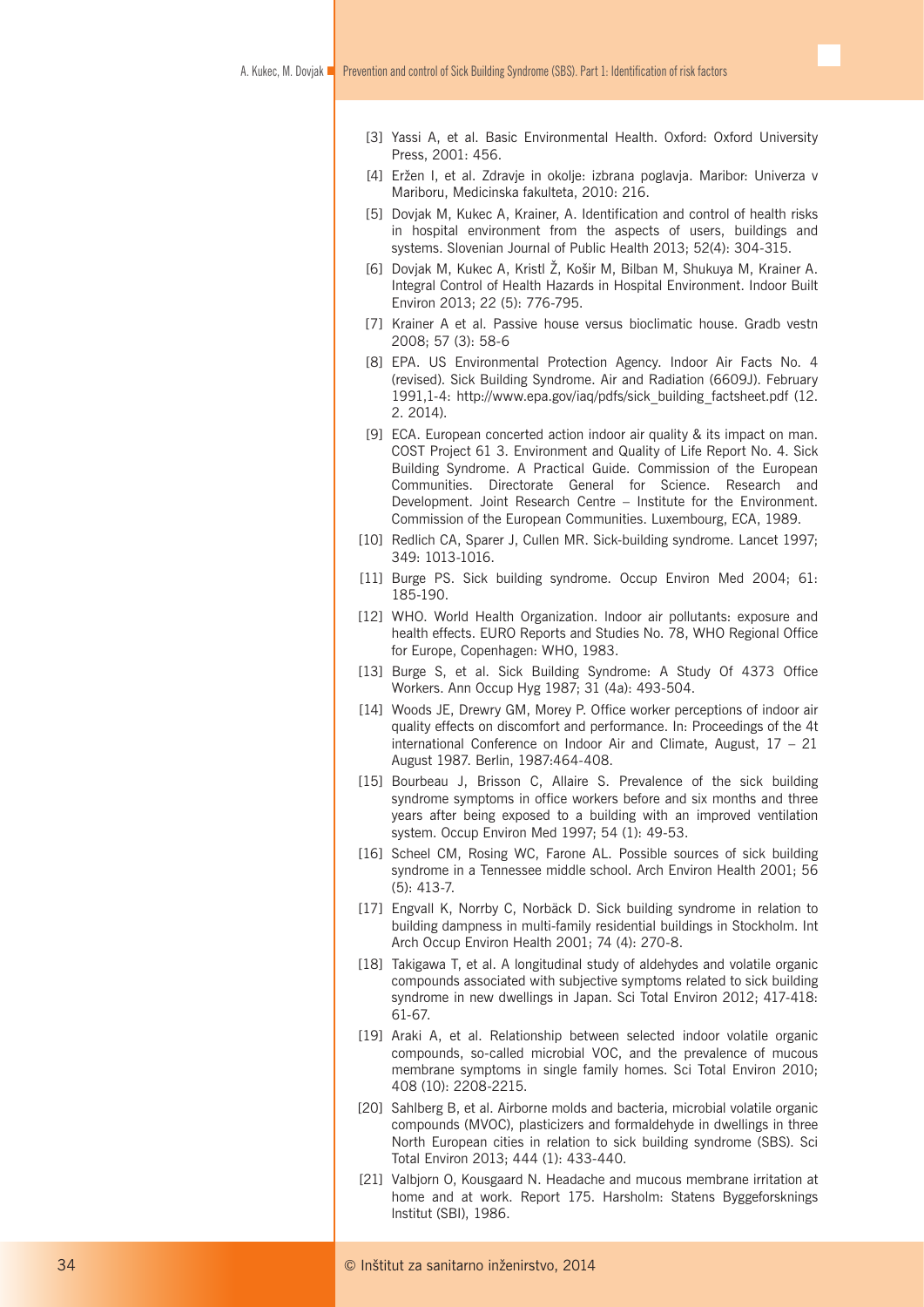- [22] Valbjorn O, Skov P. The Danish lndoor Climate Study Group. Influence of indoor climate on the sick building syndrome prevalence. In: Indoor air '87, Proceedings of the 4th Intern.-Conf. on lndoor Air Quality and Climate, Berlin (West) 17-21 Aug. 1987. Berlin: Inst. fur Wasser-, Boden- und Lufthygiene, 1987; 2: 593-597.
- [23] Jaakkola JJK, Heinonen OP, Seppänen O. Sick building syndrome, sensation of dryness and thermal comfort in relation to room temperature in an office building: need for individual control of temperature. Environ Int 1989;15: 163-8.
- [24] Nordström K, Norbäck D, Akselsson R. Effect of air humidification on the sick building syndrome and perceived indoor air quality in hospitals: a four month longitudinal study. Occup Environ Med 1994; 51(10): 683-688.
- [25] Andersen I, et al. Human response to 78-hour exposure to dry air. Arch Environm Health 1974; 29(6):319-24.
- [26] Li CS, Hsu CW, Lu CH. Dampness and respiratory symptoms among workers in day-care centers in a subtropical climate. Arch Environ Health 1997; 52:68-71.
- [27] Barna E, Bánhidi L. Combined effect of two local discomfort parameters studied with a thermal manikin and human subjects. Energy and Buildings 2012; 51:234-241.
- [28] Seppänen OA, Fisk WJ, Mendell MJ, Association of ventilation rates and CO2 concentrations with health and other responses in commercial and industrial buildings. Indoor Air 1999; 9: 226-52.
- [29] Seppänen O, Fisk WJ. Association of ventilation system type with SBS symptoms in office workers. Indoor Air 2002; 12: 98-112.
- [30] Costa MF, Brickus LS. Effects of ventilation systems on prevalence of symptoms associated with sick buildings in Brazilian commercial establishments. Arch Environ Health 2000; 55: 279-83.
- [31] WHO. World Health Organisation. Environment and Health, 2013: http://www.euro.who.int/en/health-topics/environment-and-health/noise (12.2.2014).
- [32] Wonga SK. Sick building syndrome and perceived indoor environmental quality: A survey of apartment buildings in Hong Kong. Habitat International 2009, 33 (4): 463-471.
- [33] Hodgson M.J., et al. Vibrations as a cause of "tight-building syndrome" symptoms. ibid. 1987; 2:449-453.
- [34] Boubekri M. Daylighting, architecture and health: Building design strategies. Oxford: Elsevier, 2008: 144.
- [35] Bommel WJM. Non-visual biological effect of lighting and the practical meaning of lighting for work. Elsevier. Appl Ergon 2006; 37 (4): 461-66.
- [36] Veitch JA. Lighting for health: time to light up your life? Ottawa: National Research Council of Canada, Institute for Research in Construction, 2008.
- [37] Abdel-Hamid MA, et al. Prevalence and risk factors of sick building syndrome among office workers. J Egypt Public Health Assoc 2013; 88 (2): 109-14.
- [38] WHO. World Health Organisation. Electromagnetic fields and public health , 2014: http://www.who.int/peh-emf/publications/facts/fs322/en/ (12.2.2014).
- [39] Eriksson NM, Stenberg BGT. Baseline prevalence of symptoms related to indoor environment. Scand J Public Health 2006, 34: 387-396.
- [40] ILO. International Labour Organization. Indoor air ionization, 2011: http://www.ilo.org/oshenc/part-vi/indoor-environmental-control/ item/261-indoor-air-ionization (12.2.2014).
- [41] Reilly T, Stevenson IC. An investigation of the effects of negative air ions on responses to submaximal exercise at different times of day. J Hum Ergol (Tokyo) 1993; 22(1):1-9.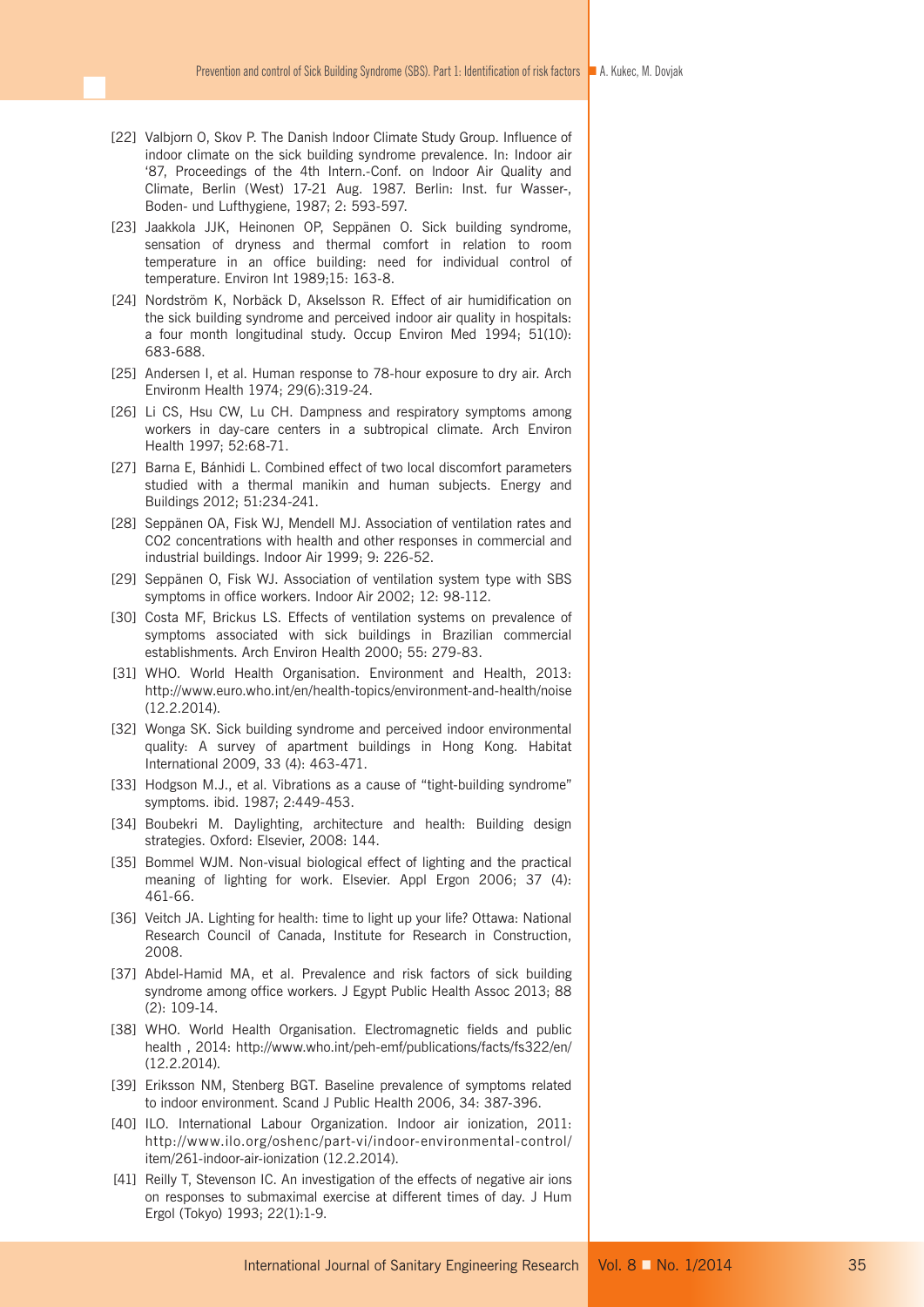- [42] Jokl MV. Microenvironment, The Theory and Practice of Indoor Climate. Illinois: Thomas, 1989.
- [43] Sulman FG. The Effect of Air Ionization, Electric Fields, Atmospherics and Other Electric Phenomena On Man and Animal, Illinois: Thomas, 1980.
- [44] Sulman FG. Migraine and headache due to weather and allied causes and its specific treatment. Ups J Med Sci Suppl 1980; 31:41-4.
- [45] Hedge A., Erickson WA, Sick building syndrome and office ergonomics: a targeted work environment analysis Human Factors Laboratory, Dept. of Design & Environmental Analysis, College of Human Ecology, Cornell University, Technology & Engineering, 1998: 54.
- [46] Dovjak M, Kristl Ž. Development of the Leonardo da Vinci Accessible World for all Respecting Differences – AWARD project. Int J San Eng Res 2009; 2, 3: 35-49.
- [47] Simmons LH., Richard JL. Building Materials: Dangerous Properties of Products. River Street: Wiley, 1997: 421.
- [48] Doviak M, Kristl Ž, Health concerns of PVC materials in the built environment. Int J San Eng Res 2011; 5 (1): 4-26.
- [49] Šestan P, Kristl Ž, Dovjak M. Formaldehyde in the built environment and its potential impact on human health. Gradb vestn 2013; 62: 191-203.
- [50] NIPH. Nacionalni inštitut za varovanje zdravja RS, Osvežilci zraka, 2009: http://www.ivz.si/Mp.aspx?ni=78&pi=6&\_6\_id=286&\_6\_ PageIndex=0& 6\_groupId=-2& 6\_newsCategory=IVZ+kategorija& 6 action=ShowNewsFull&pl=78-6.0 (12. 11. 2013).
- [51] Zock, J., et al., The Use of Household Cleaning Sprays and Adult Asthma. Am J Respir Crit Care Med 2007; 176 (8): 735-741.
- [52] Cohen A, Janssen S, Solomon G, 2012. Hidden Hazards of Air Fresheners. Natural Resources Defense Council. Clearing the Air, NRDC Issue Paper 2007; September 2007: 1-16: https://www.nrdc.org/health/ home/airfresheners/airfresheners.pdf (12. 2. 2014).
- [53] Blondel A., Plaisance H. Screening of formaldehyde indoor sources and quantification of their emission using a passive sampler. Build Environ 2011; 46 (6): 1284-1291.
- [54] Sakai K, et al. A comparison of indoor air pollutants in Japan and Sweden: formaldehyde, nitrogen dioxide, and chlorinated volatile organic compounds. Environ Res 2004; 94 (1): 75-85.
- [55] ARB. Air Resources Board, Indoor air quality guideline, 2012: http:// www.arb.ca.gov/research/indoor/formaldGL08-04.pdf (12. 2. 2014).
- [56] Hendrick DJ, Lane DJ. Occupational forrnalin asthma. Brit J Industr Med 1977; 34: 11-18.
- [57] Salthammer T, Mentese S, Marutzky R. Formaldehyde in the Indoor Environment. Chem Rev 2010; 110 (4): 2536-2572.
- [58] Heudorf U, et al. Phthalates: toxicology and exposure. Int J Hyg Environ Health 2007; 210: 623-634.
- [59] Jaakkola JJK, et al. Surface materials in the home and development of bronchial obstruction in young children in Oslo, Norway. Am J Public Health 1999; 84(2): 188-192.
- [60] Bornehag CG, et al. The association between asthma and allergic symptoms in children and phthalates in house dust: a nested case–control study. Environ Health Perspect 2004; 112: 1393-1397.
- [61] Jaakkola JJK., Knight TL. The Role of Exposure to Phthalates from Polyvinyl Chloride Products in the Development of Asthma and Allergies: A Systematic Review and Meta-analysis. Environ Health Perspect 2008; 116, 7:845-853.
- [62] Xu Y, et al. Predicting residential exposure to phthalate plasticizer emitted from vinyl flooring: a mechanistic analysis. Environ Sci Technol 2009, 43 (7): 2374-80.
- [63] IARC. International Agency for Research on Cancer. Monographs on the evaluation of carcinogenic risks to humans, Man-Made Vitrous Fibres 2002; 81, Lyon: IARC Press.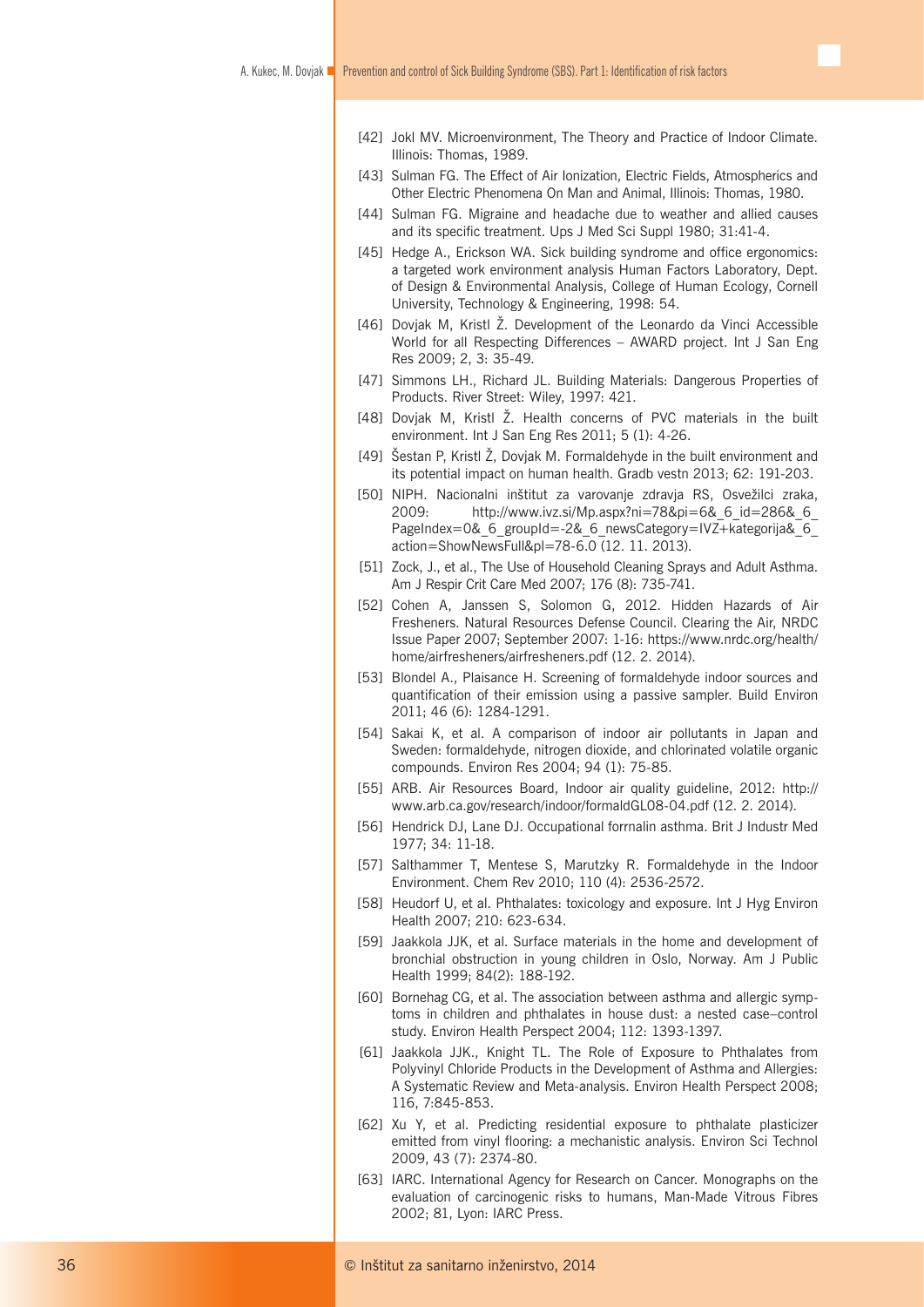- [64] EC. European Commission. Recommendation from the Scientific Committee on Occupational Exposure Limits for man made-mineral fibres (MMMF) with no indication for carcinogenicity and not specified elsewhere, 2012.
- [65] Nielsen O. Man-made mineral fibers in the indoor climate caused by ceilings of man-made mineral wool. In: Seifert B, Esdorn H, Fisher M, Riiden H, Wegner J, ed. Indoor air '87: Proceedings of the 4th international conference on indoor air quality and climate; vol 1. Berlin: Institute for Water, Soil and Air Hygiene, 1987:580-3.
- [66] Wolkoff P. Sampling of VOC under conditions of high time resolution. INDOOR AIR '87, Proceedings of the 4th Intern. Conf. on lndoor Air Quality and Climate, Berlin (West). 17-2 I Aug. I987 Inst. fur Wasser-, Boden- und Lufthygiene, Berlin, 1987; 1: 126-129.
- [67] Takigawa T, et al. A longitudinal study of environmental risk factors for subjective symptoms associated with sick building syndrome in new dwellings. Sci Total Environ 2009, 407 (19): 5223-5228.
- [68] Nakaoka H, et al. Correlating the symptoms of sick-building syndrome to indoor VOCs concentration levels and odour. Ind Built Environ 2013, 0(0): 1–10. doi: 10.1177/1420326X13500975.
- [69] Molhave L. Organic compounds as indicators of air pollution. Indoor Air 2003; 13 (Suppl 6): 12-19.
- [70] Wang S, Ang HM and Tade MO. Volatile organic compounds in indoor environment and photocatalytic oxidation: state of the art. Environ In 2007; 33: 694-705.
- [71] Hodgson M. Indoor environmental exposures and symptoms. Environ Health Persp 2002; 110: 663-667.
- [72] Logue JM, et al. Hazard assessment of chemical air contaminants measured in residences. Indoor Air 2011; 21: 92–109.
- [73] Schneider T, et al. Airborne particles in the indoor environment. A European interdisciplinary review of scientific evidence on associations between exposure to particles in buildings and health effects. Indoor Air 2003; 13: 38-48.
- [74] Yu CWF, Kim JT. Long-term impact of formaldehyde and VOC emissions from wood-based products on indoor environments and issues with recycled products. Indoor Built Environ 2012; 21: 137-149.
- [75] CDC. Centers for Disease Control and Prevention Indoor environmental quality, 2013: http://www.cdc.gov/niosh/topics/indoorenv/chemicalsodors. html (12.2.2014)
- [76] Wang J, et al. Odors and sensations of humidity and dryness in relation to sick building syndrome and home environment in Chongqing, China. PLoS One 2013; 8(8): e72385.
- [77] CCOHS. Canadian Centre for Occupational Health and Safety, 2011: Environmental Tobacco Smoke (ETS): General Information and Health Effects http://www.ccohs.ca/oshanswers/psychosocial/ets\_health.html (12.2.2014).
- [78] Hodgson MJ. Environmental tobacco smoke and the sick building syndrome. Occup Med 1989; 4(4): 735-40.
- [79] Robertson AS, et al. Relation between passive cigarette smoking exposure and "building sickness". Thorax 1988; 43J, 2638.
- [80] Mizoue T, Reijula K, Andersson K. Environmental tobacco smoke exposure and overtime work as risk factors for sick building syndrome in Japan. Am J Epidemiol 2001; 1, 154(9): 803-8.
- [81] NIOSH. National Institute for Occupational Safety and Health. Criteria for a Recommended Standard, Occupational Exposure to Carbon Dioxide, 1976: http://www.cdc.gov/niosh/docs/1970/76-194.html (12. 2. 2014).
- [82] Rules on the ventilation and air-conditioning of buildings (O.J. RS, No. 42/2002, 105/2002).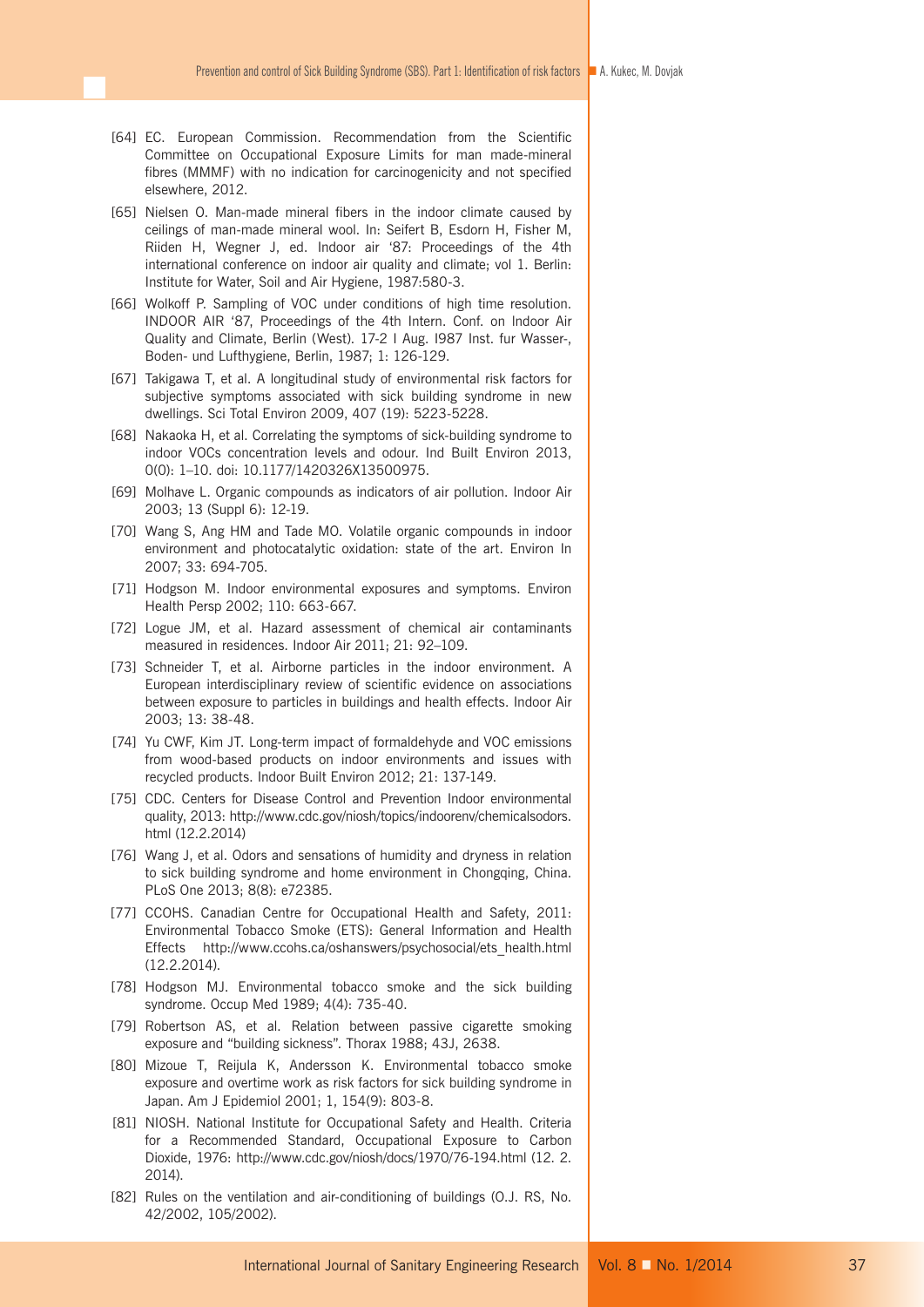- [83] Bakó-Biró Z,et al. Ventilation rates in schools and learning performance. In: Finnish Association of HVAC Societies. Proceedings of the 9th REHVA World Congress: Clima 2007 wellbeing indoors; Helsinki, 10–14 June 2007. Helsinki: Finnish Association of HVAC Societies, 2007.
- [84] Erdmann CA, Steiner KC, Apte MG. Indoor Carbon Dioxide Concentrations And Sick Building Syndrome Symptoms In The Base Study Revisited: Analyses Of The 100 Building Dataset Proceedings: Indoor Air 2002: 443-448.
- [85] Apte MG, Fisk WJ, Daisey JM. Associations between indoor CO2 concentrations and sick building syndrome symptoms in U.S. office buildings: An analysis of the 1994-1996 BASE study data. Indoor Air 2000, 10: 246-257.
- [86] Tsai DH, Lin JS, Chan CC. Office workers' sick building syndrome and indoor carbon dioxide concentrations. J Occup Environ Hyg. 2012; 9(5): 345-51.
- [87] EPA. Environmental Protection Agency. Biological contaminants, 2012: http://www.epa.gov/iaq/biologic.html (12.2.2014).
- [88] WHO. World Health Organization, 2009: Dampness and mould, 2009: http://www.euro.who.int/ data/assets/pdf file/0017/43325/E92645. pdf (12.2.2014).
- [89] Straus DC. Molds, mycotoxins, and sick building syndrome. Toxicol Ind Health 2009; 25 (9-10): 617-35.
- [90] Zhang, X et al. Dampness and moulds in workplace buildings: Associations with incidence and remission of sick building syndrome (SBS) and biomarkers of inflammation in a 10 year follow-up study. Sci Total Environ 2012; 430: 75-81.
- [91] Sahlberg B., et al. Airborne molds and bacteria, microbial volatile organic compounds (MVOC), plasticizers and formaldehyde in dwellings in three North European cities in relation to sick building syndrome (SBS). Sci Total Environ 2013, 444: 433-440.
- [92] Sun Y. et al. Effects of gender and dormitory environment on sick building syndrome symptoms among college students in Tianjin, China Building and Environment 2013; 68:134-139.
- [93] Zhang X, et al. A longitudinal study of sick building syndrome among pupils in relation to microbial components in dust in schools in China. Sci Total Environ 2011; 409 (24): 5253-5259.
- [94] Teeuw KB, Vandenbroucke-Grauls CM, Verhoef J. Airborne gramnegative bacteria and endotoxin in sick building syndrome. A study in Dutch governmental office buildings. Arch Intern Med 1994; 154 (20): 2339-45.
- [95] Ammann HM. Microbial Volatile Organic Compounds. In: Bioaerosols: Assessment and Control, Macher J.M. etal.al., Cincinnati, UH: ACGIH, 1988: 26-1-26-17.
- [96] Yu B., et al. Review of research on air-conditioning systems and indoor air quality control for human health. Int J Refrig 2009; 32 (1): 3-20.
- [97] Hess-Kosa K. Indoor Air Quality: The Latest Sampling and Analytical Methods, Second Edition. CRC Press, 2002: 397.
- [98] Burge PS, Jones P, Robertson AS. Sick building syndrome; environmental comparisons of sick and healthy buildings. Indoor Air 1990;1: 479–83.
- [99] Nexo E, et al. 1983. Extreme fatique and malaise syndrome caused by badly-cleaned wall-to-wall carpes? Ecol. Dis., 1983; 2: 415-418.
- [100] Kishi R, et al. Phthalate in house dust and its relation to sick building syndrome and allergic symptoms. 30th International Congress on Occupational Health organized in Cancun from March 18th to March 23rd, 2012. Mexico: ICOH, 2012.
- [101] Mølhave L, Kjærgaard SK, Attermann J. Sensory and other neurogenic effects of exposures to airborne office dust. Atmospheric Environment 2000, 34 (28): 4755-4766.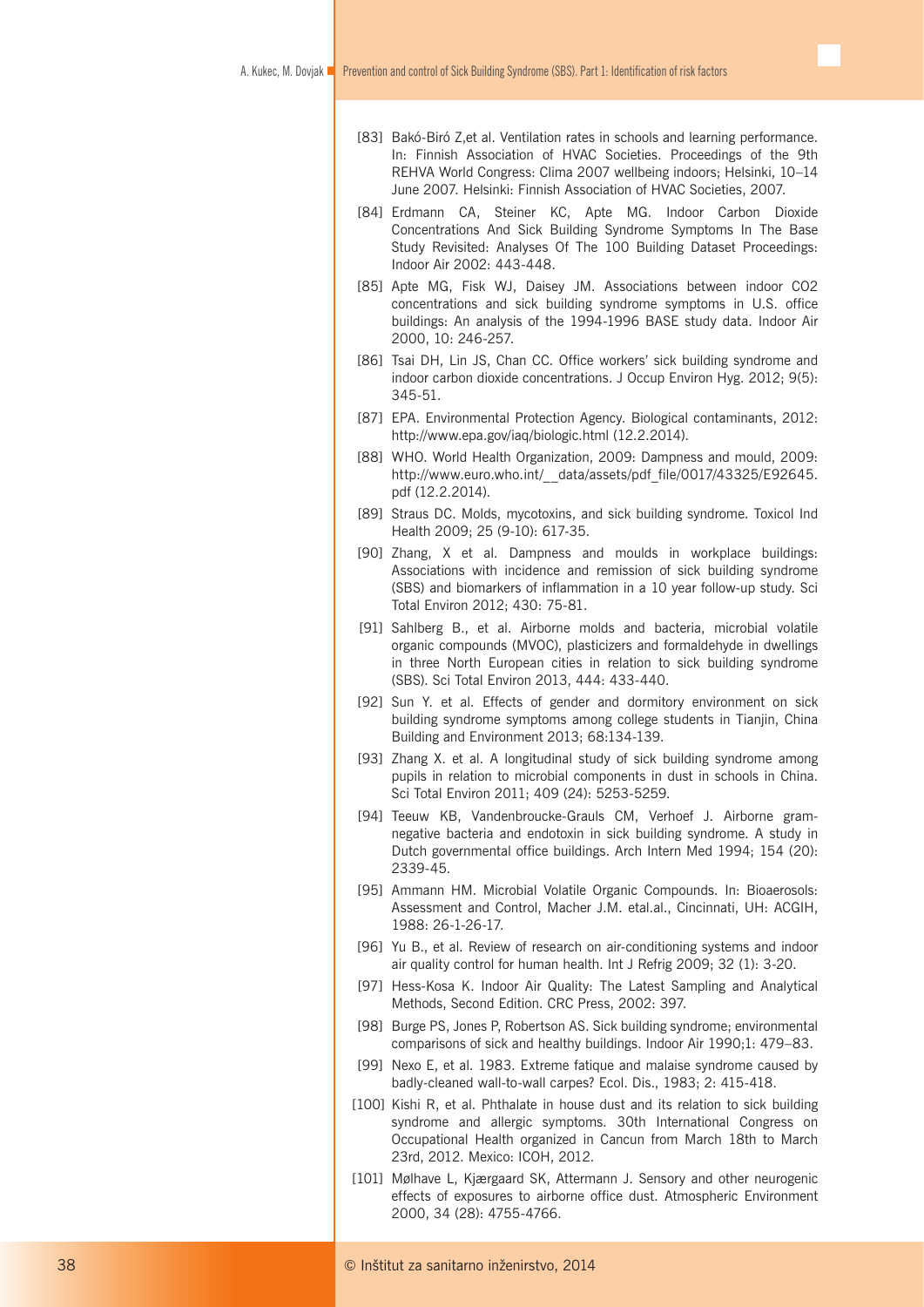- [102] Stenberg B, et al. The sick building syndrome (SBS) in office workers. A case-referent study of personal, psychosocial and building related risk indicators. Int J Epidemiol 1994; 23: 1190-7.
- [103] Engvall K. Development of a multiple regression model to identify multifamily residential buildings with a high prevalence of sick building syndrome (SBS). Indoor Air 2000; 10: 101-110.
- [104] Lenvik K. Smoking habits, atopy, and prevalence of sick building syndrome symptoms among office workers in Norway. Environment International 1993; 19 (4): 333-340.
- [105] Bullinger M et al. The Sick-Building-Syndrome Do women suffer more? Zentralblatt für Hygiene und Umweltmedizin 1999; 202 (2-4): 235-241.
- [106] Norbäck D. An Update on Sick Building Syndrome: Personal Risk Factors for Sick Building Syndrome. Medscape, 2009: http://www.medscape.org/ viewarticle/701739\_7 (21.11.2013)
- [107] Norlen U, Andersson K. An indoor climate survey of the Swedish housing stock (the ELIB study). In: Proceedings of Indoor Air'93, 6th International Conference on Indoor Air Quality and Climate, Helsinki, 1993; 1: 743-748.
- [108] Bickford M., Stress in the Workplace: A General Overview of the Causes, the Effects, and the Solutions. Canadian Mental Health Association Newfoundland and Labrador Division, 2005.
- [109] Morris L, Hawkins L. The role of stress in the sick building syndrome. In: Indoor air '87, Proceedings of the 4th Intern. Conf. on lndoor Air Quality and Climate, Berlin (West) 17-21 Aug. 1987 Berlin: Inst. fur Wasser-, Boden- und Lufthygiene, 1987; 2: 566-571.
- [110] Hedge A, et al. lndoor air quality investigation as a psychological stressor. Indoor air '87, Proceedings of the 4th Intern. Conf. on lndoor Air Quality and Climate, Berlin (West) 17-21 Aug. 1987 Berlin: Inst. fur Wasser-, Boden- und Lufthygiene, 1987; 2: 552-556.
- [111] Crawford JO, Bolas SM. Sick building syndrome, work factors and occupational stress. Scand J Work Environ Health 1996; 22(4): 243-50.
- [112] Ooi PL, Goh KT. Sick building syndrome: an emerging stress-related disorder? Int J Epidemiol. 1997 Dec;26(6):1243-9.
- [113] Lu CY, et al. Oxidative stress associated with indoor air pollution and sick building syndrome-related symptoms among office workers in Taiwan. Inhal Toxicol 2007; 19(1): 57-65.
- [114] NDSC. National Guidelines for the Prevention of Nosocomial Invasive Aspergillosis During Construction/Renovation Activities. Dublin: National Disease Surveillance Centre, 2002: 40.
- [115] Regulation EU 305/2011 of the European Parliament and of the Council of 9 March 2011 Laying Down Harmonized Conditions for the Marketing of Construction Products and Repealing Council Directive 89/106/EEC.
- [116] Occupational Health and Safety Act (0.J. RS, No. 56/1999, 64/2001, 43/2011).
- [117] Rules on requirements for ensuring safety and health of workers at workplaces (O.J.RS, No 89/1999, 39/2005, 43/2011).
- [118] SIST ISO 7726: 1998. Ergonomics of the thermal environment-Instruments for measuring physical quantities.
- [119] EN CR 1752:1999. Ventilation for buildings Design criteria for the indoor environment.
- [120] ANSI/ASHRAE/ASHE Standard 62.I-2010: Ventilation for Acceptable Indoor Air Quality. Atlanta, GA, American Society for Heating, Refrigerating and Air-Conditioning Engineers Inc, 2010.
- [121] ANSI/ASHRAE Standard 55-2010. Thermal Environmental Conditions for Human Occupancy. Atlanta, GA, American Society for Heating, Refrigerating and Air-Conditioning Engineers Inc, 2010.